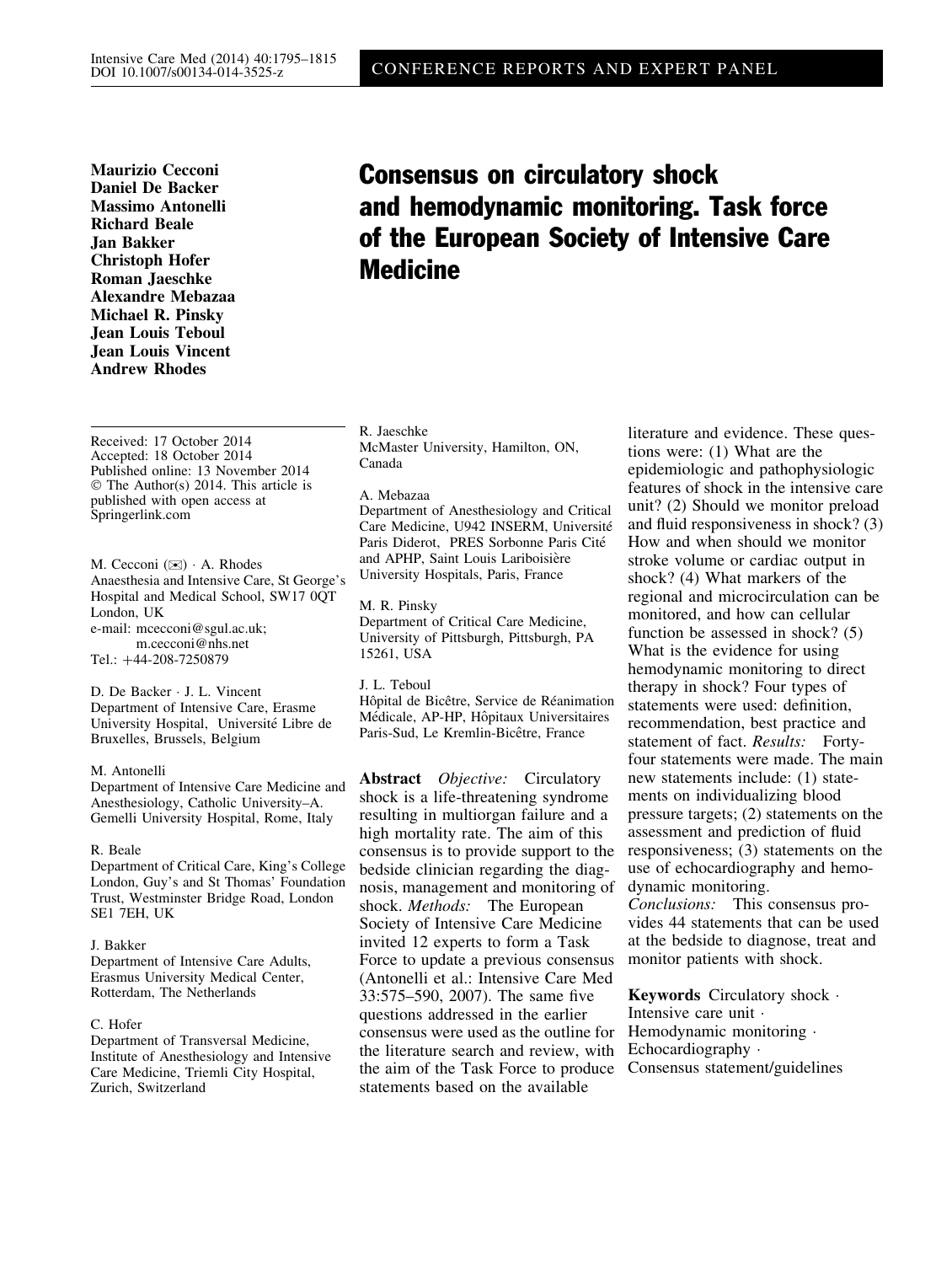# Introduction

Guidelines for the hemodynamic management of patients with circulatory shock and their implications for management [\[1](#page-15-0)] were developed in 2006 by a team of 25 experts in the field of shock and a jury of 11 individuals representing five critical care societies. In these guidelines, five specific questions were addressed: (1) What are the epidemiologic and pathophysiologic features of shock in the intensive care unit (ICU)? (2) Should we monitor preload and fluid responsiveness in shock? (3) How and when should we monitor stroke volume or cardiac output in shock? (4) What markers of the regional and microcirculation can be monitored, and how can cellular function be assessed in shock? (5) What is the evidence for using hemodynamic monitoring to direct therapy in shock?

Since the publication of the 2006 guidelines [[1](#page-15-0)], data from several observational and randomized clinical trials (RCTs) have been published that provide new evidence for the optimal management of patients with circulatory shock. In this paper, the term shock refers to circulatory shock.

# Consensus methodology

An international team of 12 experts in the field of shock was invited by the European Society of Intensive Care Medicine to form a Task Force to evaluate new evidence and to revise the guidelines as judged appropriate. Four types of statements were used for the consensus—statements of facts, recommendations, best practice and definitions (for example, definition of shock).

Statements of facts are used to summarize an important topic discussed in the consensus when facts, rather than actions, are discussed and agreed.

Indications to act or not to act on a specific issue are written in the form of a "recommendation" or "best practice statement''. Although the formal GRADE (Grading of Recommendations Assessment, Development and Evaluation) system of evidence review with the generation of evidence profiles was not conducted, in making their recommendations the Task Force members took into account the principles of the GRADE system. This system classifies recommendations as strong (Level 1) or weak (Level 2) [\[2](#page-15-0)] based on the certainty of Task Force members that following given recommendation will result in more good than harm. Panelists were also aware that strength of the GRADE system recommendation depends on the quality of underlying evidence (certainty in the estimates of effects), balance of benefits and harms, costs and values and preferences of the interested parties. When the panel judged that a specific recommendation should be issued, but there was either no reasonable

time and resources to formal evidence review, best practice statements were issued.

A modified Delphi approach was used to achieve consensus. For each of the five questions included in the 2006 guidelines [\[1](#page-15-0)], five pairs of experts of the consensus group were assigned the task of reviewing the new clinical trial data and presenting their findings at a consensus conference. During the conference, held in Brussels in March 2014, the evidence and recommendations were reviewed and discussed by the entire group and consensus reached.

A medical writer (Sophie Rushton-Smith) was present at the conference in Brussels and recorded the minutes of the discussion. These were used to complete the contributions of the authors and to draft the first version of the manuscript.

A conference call was held in August 2014. To complete the process by taking into account the latest papers published (up to 1 October 2014), members of the Task Force communicated with each other via emails and telephone conversations. The findings are presented in this report. While the same five questions of 2006 were used as the basis to search and discuss available literature, the present report has been written without retaining the order of the answers to the five questions of the 2006 consensus. This decision was based on the obvious overlap between answers to the different questions and to provide a more readable manuscript. The main differences between the 2007 report of Antonelli et al. [\[1\]](#page-15-0) and this consensus are summarized in Tables [1](#page-2-0) and [2.](#page-3-0) The statements issued in 2014 by the Task Force are summarized in Tables [3](#page-5-0), [4,](#page-6-0) [5](#page-7-0) and [6](#page-8-0).

# Definition, pathophysiology, features and epidemiology of shock

# Definition

Shock is best defined as a life-threatening, generalized form of acute circulatory failure associated with inadequate oxygen utilization by the cells. It is a state in which the circulation is unable to deliver sufficient oxygen to meet the demands of the tissues, resulting in cellular dysfunction. The result is cellular dysoxia, i.e. the loss of the physiological independence between oxygen delivery and oxygen consumption, associated with increased lactate levels. Some clinical symptoms suggest an impaired microcirculation, including mottled skin, acrocyanosis, slow capillary refill time and an increased central-to-toe temperature gradient.

Pathophysiology and features of shock

alternative or sufficient indirect reasoning not to commit that can result from one, or a combination, of four Shock is a clinical state of acute circulatory failure [[3](#page-15-0)]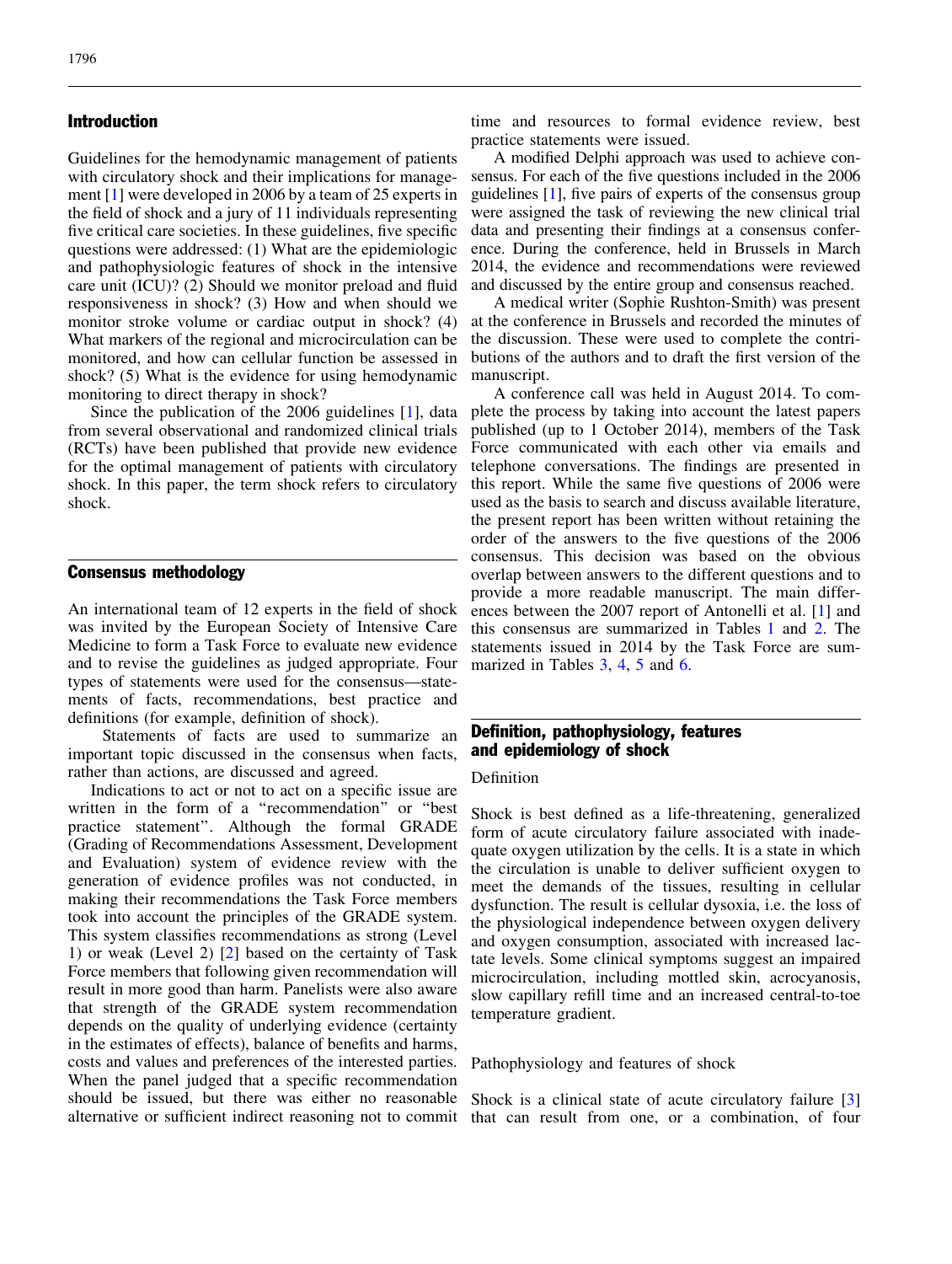| Topic                              | ICM Antonelli 2007                                                                                                                                                                                                                                                                                                                                                                                                     | ICM Cecconi 2014                                                                                                                                                                                                                                                                                                                                                                                                                                                                                                                                                                                                             |
|------------------------------------|------------------------------------------------------------------------------------------------------------------------------------------------------------------------------------------------------------------------------------------------------------------------------------------------------------------------------------------------------------------------------------------------------------------------|------------------------------------------------------------------------------------------------------------------------------------------------------------------------------------------------------------------------------------------------------------------------------------------------------------------------------------------------------------------------------------------------------------------------------------------------------------------------------------------------------------------------------------------------------------------------------------------------------------------------------|
| Definition                         | We recommend that shock be defined as a life-<br>threatening, generalized maldistribution of blood<br>flow resulting in failure to deliver and/or utilize<br>adequate amounts of oxygen, leading to tissue<br>dysoxia. Level 1; QoE moderate (B)                                                                                                                                                                       | We define circulatory as a life-threatening, generalized<br>form of acute circulatory failure associated with<br>inadequate oxygen utilization by the cells. Ungraded                                                                                                                                                                                                                                                                                                                                                                                                                                                        |
| Blood pressure<br>statements       | -We recommend a target blood pressure during<br>initial shock resuscitation of:<br>-For uncontrolled hemorrhage due to trauma: MAP<br>of 40 mmHg until bleeding is surgically controlled.<br>Level 1; QoE moderate (B)<br>-For TBI without systemic hemorrhage: MAP of<br>90 mmHg. Level 1; QoE low (C)<br>-For all other shock states: $MAP > 65$ mmHg.<br>Level 1; $OoE$ moderate $(B)$                              | -We recommend individualizing the target blood<br>pressure during shock resuscitation. Level 1; QoE<br>moderate $(B)$<br>-We recommend to initially target a MAP<br>of $\geq 65$ mmHg. Level 1; QoE low (C)<br>-We suggest to tolerate a lower level of blood pressure<br>in patients with uncontrolled bleeding ( <i>i.e.</i> in patients<br>with trauma) without severe head injury. Level 2; QoE<br>low (C)<br>-We suggest a higher MAP in septic patients with<br>history of hypertension and in patients that show clinical<br>improvement with higher blood pressure. Level 2; QoE<br>moderate $(B)$                   |
| Fluid responsiveness<br>statements | -We do not recommend the routine use of dynamic<br>measures of fluid responsiveness (including but<br>not limited to pulse pressure variation, aortic<br>flow changes, systolic pressure variation,<br>respiratory systolic variation test and collapse of<br>vena cava). Level 1; QoE high (A)<br>-There may be some advantage to these<br>measurements in highly selected patients. Level 1;<br>$OoE$ moderate $(B)$ | -We recommend using dynamic over static variables to<br>predict fluid responsiveness, when applicable. Level<br>1; OoE moderate $(B)$<br>-When the decision for fluid administration is made we<br>recommend to perform a fluid challenge, unless in cases<br>of obvious hypovolemia (such as overt bleeding in a<br>ruptured aneurysm). Level 1; QoE low (C)<br>-We recommend that even in the context of fluid-<br>responsive patients, fluid management should be titrated<br>carefully, especially in the presence of elevated<br>intravascular filling pressures or extravascular lung<br>water. Ungraded best practice |

<span id="page-2-0"></span>Table 1 Main differences between the 2006 and 2014 consensus papers in terms of definition of shock, blood pressure statements and fluid responsiveness statements

ICM, Intensive Care Medicine; QoE, Quality of experience, MAP, mean arterial pressure; TBI, traumatic brain injury

mechanisms [[4](#page-15-0)]. The first of these is a decrease in venous return due to a loss of circulating volume (i.e. due to internal or external loss of fluids). The second is a failure of the pump function of the heart that results from a loss of contractility (resulting from ischemia, infarction, myopathy, myocarditis) or a major arrhythmia (such as ventricular tachycardia or a high degree A-V block). The third is an obstruction due to pulmonary embolism, tension pneumothorax or cardiac tamponade. The fourth is loss of vascular tone that results in maldistribution of blood flow (due to sepsis, anaphylaxis or spinal injury). The features of each of these four types of shock often overlap, and patients admitted with one type of shock can develop other types of shock. For example, patients hospitalized with hemorrhagic shock due to trauma or with cardiogenic shock occasionally develop septic shock [[5,](#page-16-0) [6\]](#page-16-0).

# Epidemiology

Up to one-third of patients admitted to the ICU are in circulatory shock [[7](#page-16-0)], and early recognition of the condition is vital if subsequent tissue injuries are to be the in-hospital case-fatality rate was 59.4 % [[26](#page-16-0)].

avoided. Shock can be categorized according to the underlying cause, including septic shock, cardiogenic shock, anaphylactic shock and shock associated with burns, trauma and hemorrhage. In the 1,679 ICU patients in the European Sepsis Occurrence in Acutely Ill Patients II (SOAP II) trial, septic shock was the most frequent cause of shock, accounting for 62 % of cases, followed by cardiogenic shock (17 %) and hypovolemia (16 %) [[8](#page-16-0)].

Septic shock is the most severe manifestation of sepsis, with reported case-fatality rates in the range of 40–50 %, reaching as high as 80 % [[9](#page-16-0)]. Limited data are available on the epidemiology of septic shock, particularly in low-income countries [\[9\]](#page-16-0), but the literature suggests that its incidence is increasing  $[10-20]$ . The reported incidence of septic shock in patients admitted to the ICU varies between 6.3 and 14.7  $%$  [\[1,](#page-15-0) [21](#page-16-0)].

Cardiogenic shock has most commonly been studied in the setting of acute myocardial infarction; the incidence in this population has remained fairly constant at between 6 and 9 %, over the past several decades [[6,](#page-16-0) [22–25\]](#page-16-0). In a multinational observational study of 65,119 patients hospitalized for an acute coronary syndrome between 1999 and 2007, 4.6 % developed cardiogenic shock, and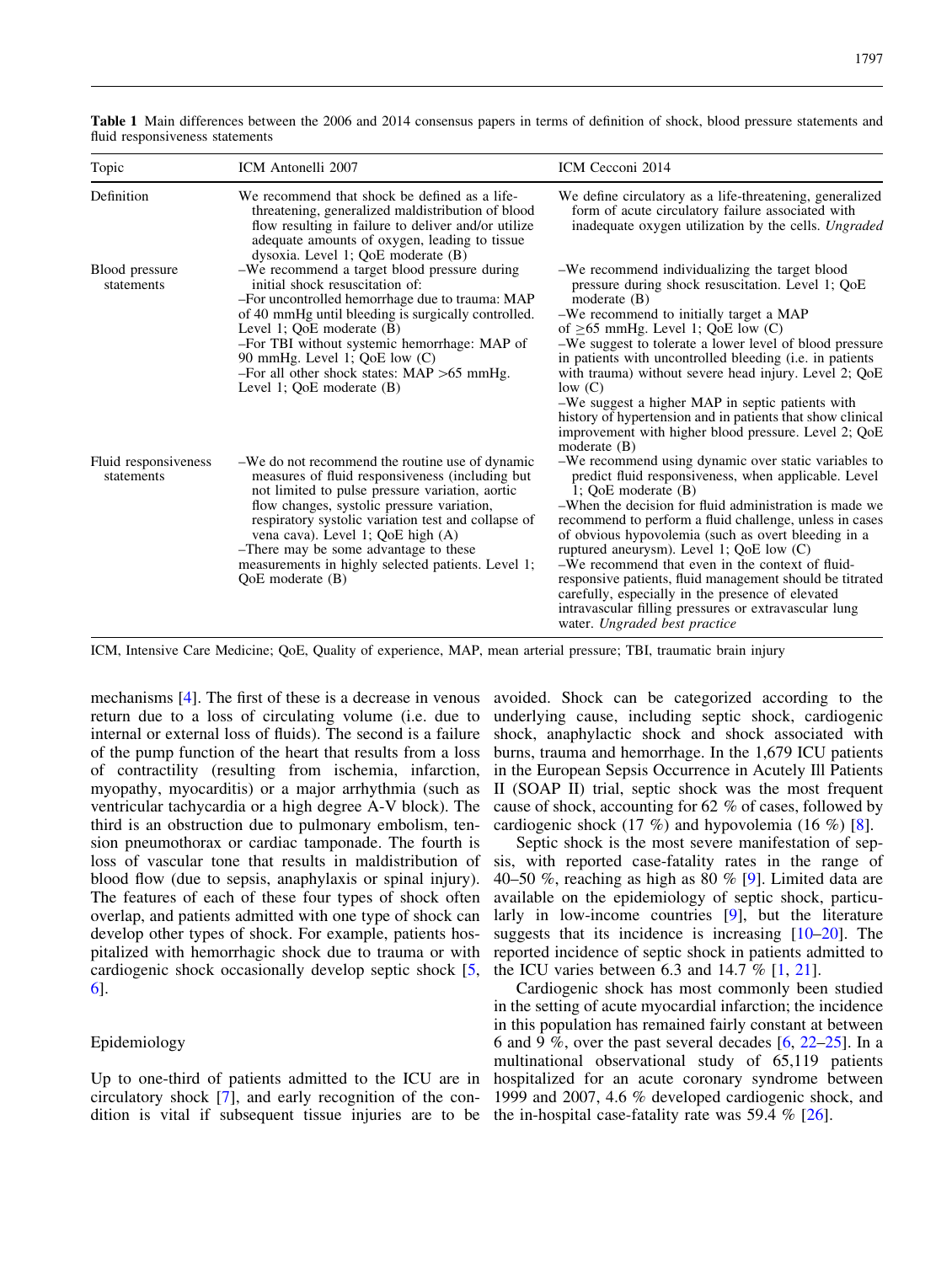| Topic                     | ICM Antonelli 2007                                                                                                                                                                                                                                                                                                                                                                                                                                                                                                                   | ICM Cecconi 2014                                                                                                                                                                                                                                                                                                                                                                                                                                                                                                                                                                                                                                                                                                                                                                                                                                                                                                                                                                                                                                                                                                                                                                                                                                                                                                                                                                                                                                                                                                                                                                                                                                                                                                                                                                                                                                                                        |
|---------------------------|--------------------------------------------------------------------------------------------------------------------------------------------------------------------------------------------------------------------------------------------------------------------------------------------------------------------------------------------------------------------------------------------------------------------------------------------------------------------------------------------------------------------------------------|-----------------------------------------------------------------------------------------------------------------------------------------------------------------------------------------------------------------------------------------------------------------------------------------------------------------------------------------------------------------------------------------------------------------------------------------------------------------------------------------------------------------------------------------------------------------------------------------------------------------------------------------------------------------------------------------------------------------------------------------------------------------------------------------------------------------------------------------------------------------------------------------------------------------------------------------------------------------------------------------------------------------------------------------------------------------------------------------------------------------------------------------------------------------------------------------------------------------------------------------------------------------------------------------------------------------------------------------------------------------------------------------------------------------------------------------------------------------------------------------------------------------------------------------------------------------------------------------------------------------------------------------------------------------------------------------------------------------------------------------------------------------------------------------------------------------------------------------------------------------------------------------|
| Hemodynamic<br>monitoring | -We do not recommend routine measurement of CO for<br>patients with shock. Level 1; QoE moderate (B)<br>-We suggest considering echocardiography or<br>measurement of CO for diagnosis in patients with clinical<br>evidence of ventricular failure and persistent shock with<br>adequate fluid resuscitation. Level 2 (weak); QoE moderate is needed, echocardiography is the preferred modality to<br>(B)<br>-We do not recommend the routine use of the pulmonary<br>artery catheter for patients in shock. Level 1; QoE high (A) | -We recommend further hemodynamic assessment (such as<br>assessing cardiac function) to determine the type of<br>shock if the clinical examination does not lead to a clear<br>diagnosis. Ungraded best practice<br>-We suggest that, when further hemodynamic assessment<br>initially evaluate the type of shock as opposed to more<br>invasive technologies. Level 2; QoE moderate (B)<br>-In complex patients we suggest to additionally use<br>pulmonary artery catheterization or transpulmonary<br>thermodilution to determine the type of shock. Level 2;<br>$OoE$ low $(C)$<br>-We do not recommend routine measurement of cardiac<br>output for patients with shock responding to the initial<br>therapy. Level 1; $QoE$ low $(C)$<br>-We recommend measurements of cardiac output and<br>stroke volume to evaluate the response to fluids or<br>inotropes in patients that are not responding to initial<br>therapy. Level 1; QoE low (C)<br>-We suggest sequential evaluation of hemodynamic status<br>during shock. Level 1; QoE low (C)<br>-Echocardiography can be used for the sequential<br>evaluation of cardiac function in shock. Statement of fact<br>-We do not recommend the routine use of the pulmonary<br>artery catheter for patients in shock. Level 1; QoE high (A)<br>-We suggest pulmonary artery catheterization in patients<br>with refractory shock and right ventricular dysfunction.<br>Level 2; $QoE$ low $(C)$<br>-We suggest the use of transpulmonary thermodilution or<br>pulmonary artery catheterization in patients with severe<br>shock especially in the case of associated acute respiratory<br>distress syndrome. Level 2; QoE low (C)<br>-We recommend that less invasive devices are used,<br>instead of more invasive devices, only when they have been<br>validated in the context of patients with shock. Ungraded<br>best practice |

<span id="page-3-0"></span>Table 2 Main differences between the 2006 and 2014 consensus papers in terms of hemodynamic monitoring

The definition, pathophysiology, features and epidemiology of shock

- We define circulatory shock as a life-threatening, generalized form of acute circulatory failure associated with inadequate oxygen utilization by the cells. Definition.
- As a result, there is cellular dysoxia, associated with increased blood lactate levels. Statement of fact.
- Shock can be associated with four underlying patterns, of which three are associated with a low flow state (hypovolemic, cardiogenic, obstructive) and one is associated with a hyperkinetic state (distributive). Statement of fact.
- Shock can be due to a combination of processes. Statement of fact.

# Diagnosis of shock

General considerations

The diagnosis of acute circulatory failure is based on a combination of clinical, hemodynamic and biochemical signs. The clinical signs of shock typically include arterial hypotension (although this is not always present), associated with signs of altered tissue perfusion, visualized through the three 'windows' of the body  $[27]$ : the peripheral window (skin that is cold, clammy and blue, pale or discolored); the renal window (decreased urine output:  $\langle 0.5 \text{ mL/kg/h} \rangle$ ; the neurologic window (altered mental characterized by obtundation, disorientation and confusion). The presence of low blood pressure should not be a prerequisite for defining shock: compensatory mechanisms may preserve blood pressure through vasoconstriction [[28](#page-16-0)], while tissue perfusion and oxygenation are already decreased significantly [[29](#page-16-0)].

General considerations

• Shock is typically associated with evidence of inadequate tissue perfusion on physical examination. The three organs readily accessible to clinical assessment of tissue perfusion are the: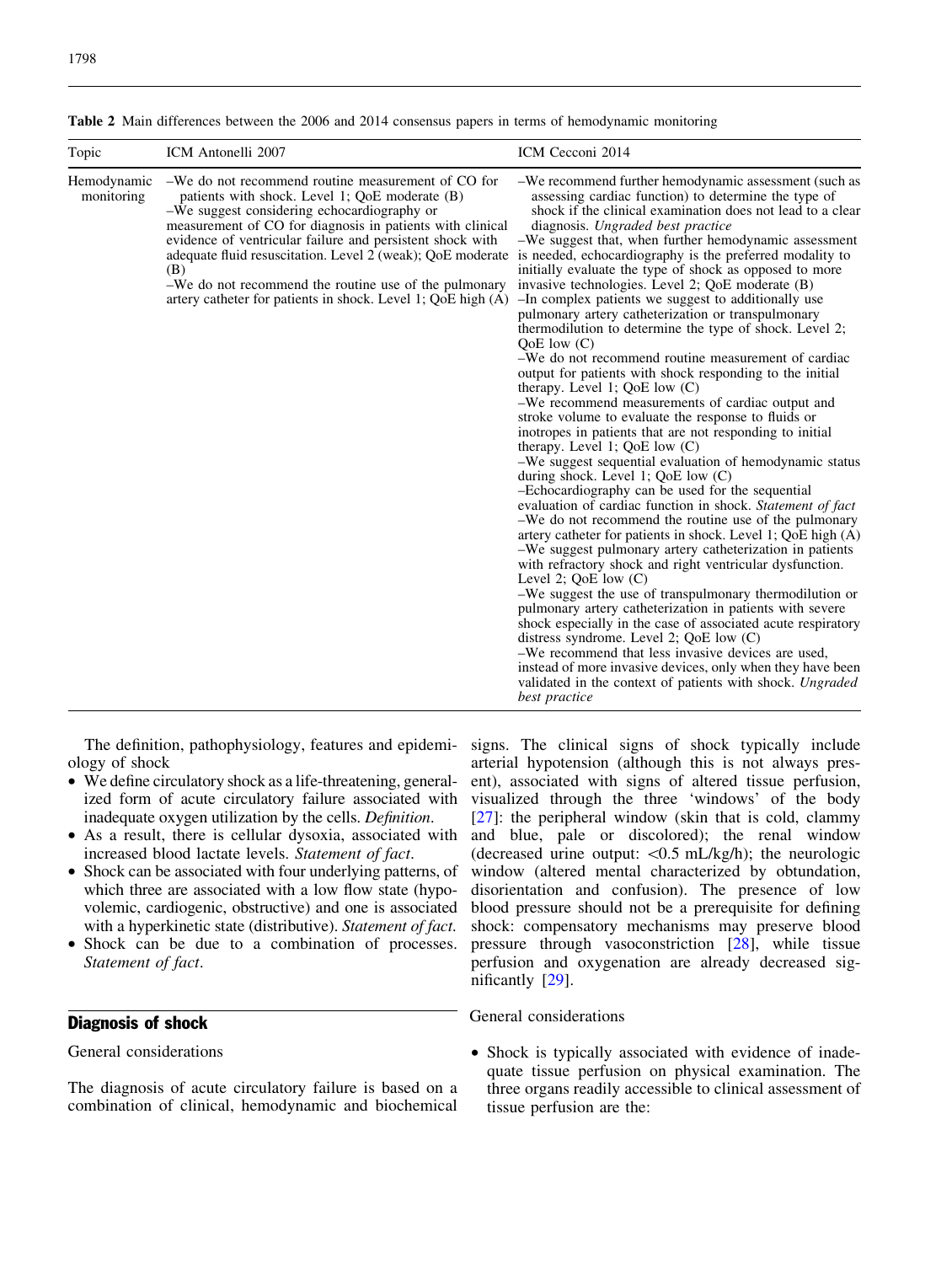- kidneys (urine output);
- brain (mental status).

# Statement of fact.

- We recommend routine screening of patients at risk to allow earlier identification of impending shock and implementation of therapy. Recommendation. Level 1; QoE low (C).
- We recommend frequent measurement of heart rate, blood pressure, body temperature and physical examination variables (including signs of hypoperfusion, urine output and mental status) in patients with a history and with clinical findings suggestive of shock. Best practice.

#### Hypotension and shock

The diagnostic accuracy of a systolic blood pressure of \95 mmHg associated with acute blood loss was assessed by Stern et al. in a systematic evaluation of physical findings in patients with hypovolemia [[30](#page-16-0)]. A random effects model produced a sensitivity of 13 % for moderate blood loss and 33 % for severe blood loss. The authors therefore concluded that a systolic blood pressure of  $\leq$ 95 mmHg is not a sensitive measure for ruling out moderate or significant blood loss. A decrease in cardiac output is associated with significant vasoconstriction, leading to decreased peripheral perfusion to maintain arterial pressure [\[28](#page-16-0)]. The presence of hypotension is generally included in the diagnosis of septic shock, but several studies have actually shown that preserved blood pressure can be associated with markers of inadequate tissue perfusion, such as decreased central venous oxygen saturation  $(ScvO<sub>2</sub>)$  and significantly increased concentrations of blood lactate [\[31\]](#page-16-0). In addition, persistent hypotension in patients with septic shock without increased lactate levels may a have limited impact on mortality [\[32\]](#page-16-0).

The definition of circulatory shock emerging from this consensus conference does not therefore require the presence of hypotension. Rather, the definition of shock as 'life-threatening, generalized form of acute circulatory failure associated with inadequate oxygen utilization by the cells' usually includes, but is not limited to, the presence of hypotension.

Hypotension and shock

• We recommend that the presence of arterial hypotension [defined as systolic blood pressure of <90 mmHg, or mean arterial pressure (MAP) of  $\leq 65$  mmHg, or a decrease of  $\geq$ 40 mmHg from baseline], while commonly present, should not be required to define shock. Recommendation. Level 1; QoE moderate (B).

Plasma lactate, mixed venous oxygen saturation and central venous oxygen saturation and other perfusion markers

In experimental models of acute circulatory failure induced by arterial hypoxemia, low hemoglobin levels, obstructive shock and septic shock, the onset of decreased oxygen utilization relative to oxygen demand is characterized by increasing lactate levels [[33](#page-16-0), [34](#page-17-0)] and decreased regional and microcirculatory perfusion [[35](#page-17-0), [36\]](#page-17-0). Additionally, the results of limited clinical studies have shown that inadequate oxygen is associated with increased lactate levels [\[37–39](#page-17-0)].

Hyperlactatemia is indeed typically present in cases of acute circulatory failure, indicating abnormal metabolism. The usual cut-off value is 2 mEq/L (or mmol/L), but lactate levels of  $>1.5$  mmol/L in patients with septic shock are associated with increased mortality [\[40\]](#page-17-0). Although generally increased lactate levels are associated with abnormal oxidative phosphorylation and inadequate oxygen utilization [\[38,](#page-17-0) [39\]](#page-17-0), other mechanisms may also increase lactate levels in the presence of adequate tissue oxygenation [[41–43\]](#page-17-0).

The prognostic value of lactate levels exceeds that of blood pressure [\[32,](#page-16-0) [44](#page-17-0), [45](#page-17-0)]. While hyperlactatemia is associated with worse outcome in any type of shock, a correct interpretation also depends on the type of shock, i.e. septic shock versus hemorrhagic shock [\[46\]](#page-17-0).

From a metabolic perspective, elevations in blood lactate concentration may be due to increased production, a decreased clearance or a combination of the two. As elevated plasma lactate forms part of the definition of shock, the argument to measure it as a diagnostic marker of shock is circular. Many studies have confirmed the association between initial serum lactate level and mortality independently of clinical signs of organ dysfunction in patients not only with severe sepsis [\[47\]](#page-17-0), but also those in cardiogenic shock [\[48\]](#page-17-0).

An early decrease in blood lactate levels may indicate the resolution of global tissue hypoxia and has been associated with a decreased mortality rate [[49](#page-17-0)]. Two studies proposed 'lactate-based management' of ICU patients [\[50,](#page-17-0) [51\]](#page-17-0). Jones et al. [\[50](#page-17-0)] studied 300 patients, of whom more than 80 % had septic shock, who were treated to normalize central venous pressure (CVP) and MAP; additional management to normalize lactate clearance compared with management to normalize  $ScvO<sub>2</sub>$  did not result in different rates of hospital mortality. Jansen et al. [[51](#page-17-0)] showed, in patients with hyperlactatemia  $(>=3.0 \text{ mEq/L})$  on ICU admission, that lactate-guided therapy (with the aim of decreasing lactate by  $\geq$  20 % every 2 h for the initial 8 h) in comparison with no lactate-guided therapy (in which the treatment team had no knowledge of lactate levels other than the admission level) reduced hospital mortality when predefined risk factors were adjusted (hazard ratio 0.61, 95 % confidence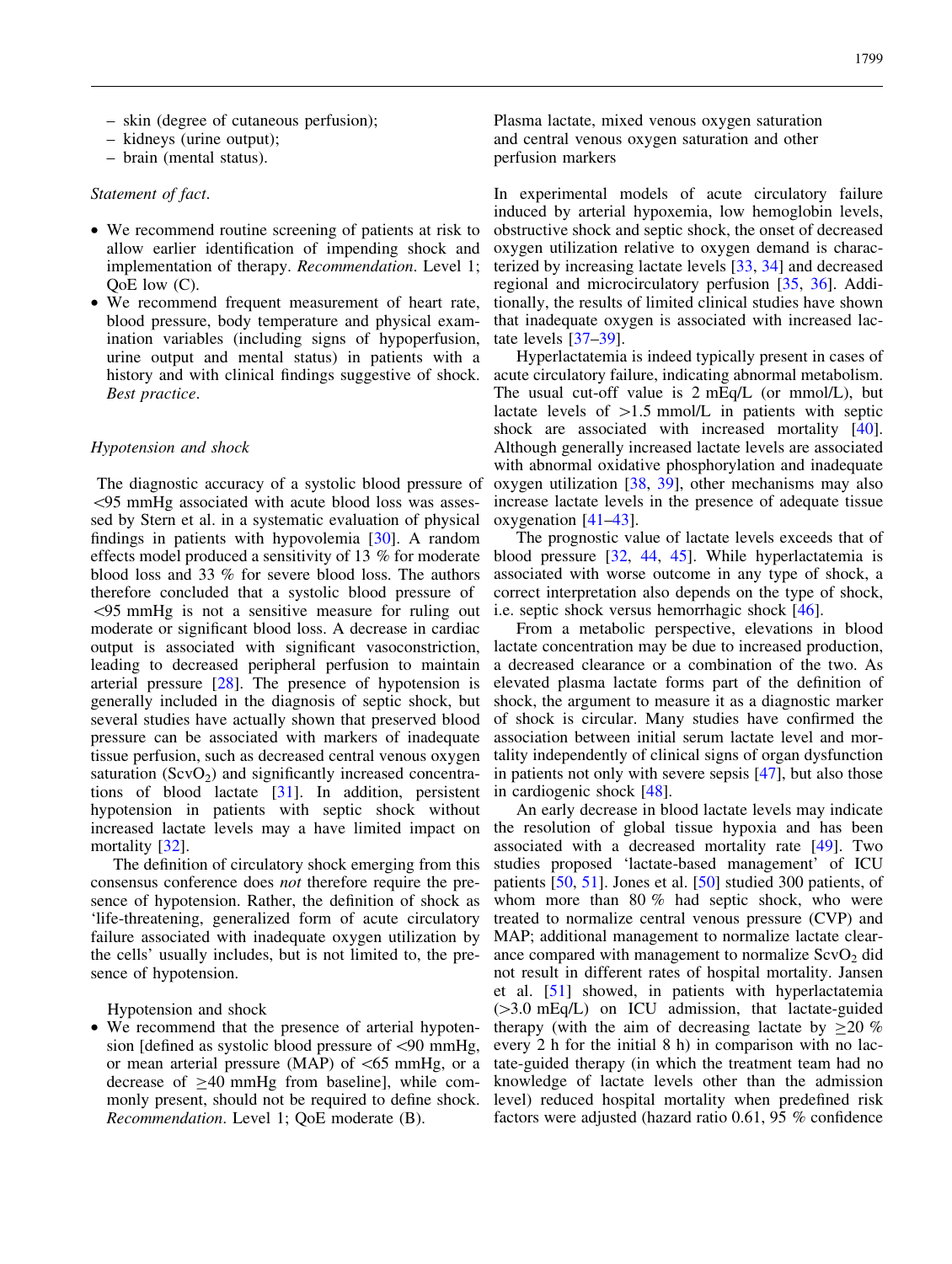# <span id="page-5-0"></span>Table 3 Summary of the consensus statements—part 1

| No.            | Statement/recommendation                                                                                                                                                                                                                                                          | GRADE <sup>a</sup> level of<br>recommendation:<br>quality of evidence | Type of<br>statement |
|----------------|-----------------------------------------------------------------------------------------------------------------------------------------------------------------------------------------------------------------------------------------------------------------------------------|-----------------------------------------------------------------------|----------------------|
| $\mathbf{1}$   | We define circulatory as a life-threatening, generalized form of acute<br>circulatory failure associated with inadequate oxygen utilization by the<br>cells                                                                                                                       | Ungraded                                                              | Definition           |
| $\overline{2}$ | As a result, there is cellular dysoxia, associated with increased blood<br>lactate levels                                                                                                                                                                                         | Ungraded                                                              | Statement of fact    |
| 3.             | Shock can be associated with four underlying patterns: three associated<br>with a low flow state (hypovolemic, cardiogenic, obstructive) and one<br>associated with a hyperkinetic state (distributive)                                                                           | Ungraded                                                              | Statement of fact    |
| 4.             | Shock can be due to a combination of processes                                                                                                                                                                                                                                    | Ungraded                                                              | Statement of fact    |
| 5.             | Shock is typically associated with evidence of inadequate tissue<br>perfusion on physical examination. The three organs readily accessible<br>to clinical assessment of tissue perfusion are the:<br>-skin (degree of cutaneous perfusion);<br>kidneys (urine output); and        | Ungraded                                                              | Statement of fact    |
|                | brain (mental status)                                                                                                                                                                                                                                                             |                                                                       |                      |
| 6.             | We recommend frequent measurement of heart rate, blood pressure,<br>body temperature and physical examination variables (including signs<br>of hypoperfusion, urine output and mental status) in patients with a<br>history and clinical findings suggestive of shock             | Ungraded                                                              | Best practice        |
| 7.             | We recommend not to use a single variable (for the diagnosis and/or<br>management of shock                                                                                                                                                                                        | Ungraded                                                              | Best practice        |
| 8.             | We recommend efforts to identify the type of shock to better target<br>causal and supportive therapies                                                                                                                                                                            | Ungraded                                                              | Best practice        |
| 9.             | We recommend that the presence of arterial hypotension (defined as<br>systolic blood pressure of $\langle 90 \text{ mmHg}$ , or MAP of $\langle 65 \text{ mmHg}$ , or<br>decrease of $>40$ mmHg from baseline), while commonly present,<br>should not be required to define shock | Level 1; $OoE$ moderate $(B)$                                         | Recommendation       |
| 10.            | We recommend routine screening of patients at risk, to allow earlier<br>identification of impending shock and implementation of therapy                                                                                                                                           | Level 1; $QoE$ low $(C)$                                              | Recommendation       |
| 11.            | We recommend measuring blood lactate levels in all cases where shock<br>is suspected                                                                                                                                                                                              | Level 1; $QoE$ low $(C)$                                              | Recommendation       |
| 12.            | Lactate levels are typically $>2$ mEq/L (or mmol/L) in shock states                                                                                                                                                                                                               | Ungraded                                                              | Statement of fact    |

Statements in this table are related to the initial diagnosis and recognition of shock. These are also presented in the main text together with the rationale. The order of presentation in the table has been changed from that in the main text to allow for better reading in the table <sup>a</sup> GRADE refers to the Grading of Recommendations Assessment, Development and Evaluation system of evidence review

interval 0.43–0.87;  $P = 0.006$ . These authors demonstrated a reduced rate of organ failure—but no reduced mortality—in the lactate group compared with the control group in the early observation period (between 9 and 72 h). Lactate levels between the control and lactate groups were similar over a 3-day period. In clinical practice, we suggest serial measurements of lactates and/ or base deficit to evaluate not only the outcome and prognosis but also to guide therapy; lactate measurements can be performed every 2 h in the first 8 h and every 8–12 h thereafter.

In the context of hyperlactatemia and mixed venous oxygen saturation (SvO<sub>2</sub>), ScvO<sub>2</sub> can provide important information about the balance between oxygen transport and oxygen demand. For example, in the context of septic shock, low  $ScVO<sub>2</sub>$  indicates an inadequacy of oxygen transport, especially in the context of hyperlactatemia. In patients with low ScVO<sub>2</sub> values ( $\langle 70 \%$ ), Rivers et al. showed that early goal-directed therapy (EGDT) aimed at increasing the ScVO<sub>2</sub> to  $>70$  % was associated to a better

outcome than a different protocolized treatment not using this measurement to guide therapy  $[31]$ . In their study, the mean baseline values of  $ScVO<sub>2</sub>$  were 49 and 48 % for the control and EGDT groups, respectively. Two recent multicenter RCTs, the ProCESS and the ARISE trials, failed to reproduce similar results. In these studies, patients had a lower mortality and higher mean baseline ScvO<sub>2</sub> values (71 % for the ProCESS trial and 73 % for ARISE trial) [\[52,](#page-17-0) [53](#page-17-0)] compared to the Rivers et al. study [\[31\]](#page-16-0). In addition, in both the ProCESS and ARISE trials, clinicians well trained in management of septic shock and well aware of available resuscitation goals and techniques treated the control groups.

In practice, a high  $ScvO<sub>2</sub>$  value in the context of hyperlactatemia is of limited use. One of the limitations of  $ScvO<sub>2</sub>$  is that normal/high values cannot discriminate if the oxygen transport is adequate, as it may remain 'blind' to local hypoperfusion.

The venoarterial carbon dioxide difference  $(pCO<sub>2</sub>)$ gap), which measures the difference in the partial pressure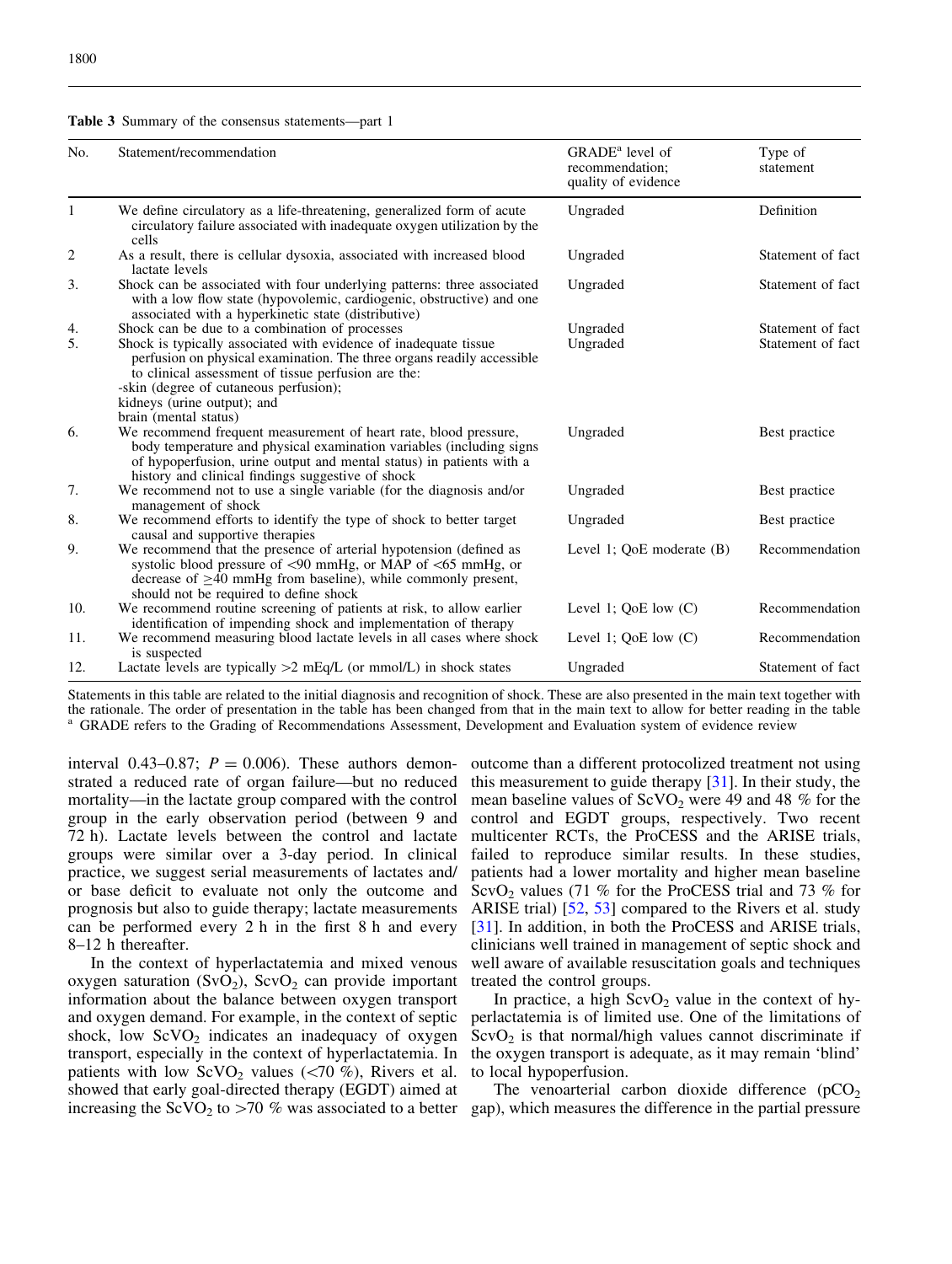<span id="page-6-0"></span>Table 4 Summary of the consensus statements—part 2

| No. | Statement/recommendation                                                                                                                                                                                            | <b>GRADE</b> level of<br>recommendation;<br>quality of evidence | Type of<br>statement |
|-----|---------------------------------------------------------------------------------------------------------------------------------------------------------------------------------------------------------------------|-----------------------------------------------------------------|----------------------|
| 13. | We recommend further hemodynamic assessment (such as assessing cardiac<br>function) to determine the type of shock if the clinical examination does not<br>lead to a clear diagnosis                                | Ungraded                                                        | Best practice        |
| 14. | We suggest that, when further hemodynamic assessment is needed,<br>echocardiography is the preferred modality to initially evaluate the type of<br>shock as opposed to more invasive technologies                   | Level 2; $OoE$ moderate $(B)$                                   | Recommendation       |
| 15. | In complex patients, we suggest to additionally use pulmonary artery<br>catheterization or transpulmonary thermodilution to determine the type of<br>shock                                                          | Level 2; $QoE$ low $(C)$                                        | Recommendation       |
| 16. | We recommend early treatment, including hemodynamic stabilization (with<br>fluids and vasopressors if needed) and treatment of the shock etiology, with<br>frequent reassessment of response                        | Ungraded                                                        | Best practice        |
| 17. | We recommend arterial and central venous catheter insertion in shock not<br>responsive to initial therapy and/or requiring vasopressor infusion                                                                     | Ungraded                                                        | Best practice        |
| 18. | In patients with a central venous catheter, we suggest measurements of $ScvO2$ )<br>and V-ApCO <sub>2</sub> to help assess the underlying pattern and the adequacy of<br>cardiac output as well as to guide therapy | Level 2; $QoE$ moderate $(B)$                                   | Recommendation       |
| 19. | We recommend serial measurements of blood lactate to guide, monitor, and<br>assess                                                                                                                                  | Level 1; $QoE$ low $(C)$                                        | Recommendation       |
| 20. | We suggest the techniques to assess regional circulation or microcirculation for<br>research purposes only                                                                                                          | Level 2; $QoE$ low $(C)$                                        | Recommendation       |

V-ApCO2, Veno-arterial partial pressure of carbon dioxide; ScvO2, central venous oxygen saturation

Statements in this table are related to the assessment of perfusion. These are also presented in the main text together with the rationale. The order of presentation in the table has been changed from that in the main text to allow for better reading in the table

venous blood and arterial blood, is a marker that can be used to identify patients who are under-resuscitated. Values of  $>6$  mmHg suggest an insufficient blood flow in the tissues even when the ScvO<sub>2</sub> is  $>70$  % [[54](#page-17-0), [55\]](#page-17-0).

Although all shock states are associated with systemic  $\bullet$ inflammation either early or later in the course of circulatory failure, and markers of systemic inflammation have been associated with mortality in such cases, the levels of these mediators are generally higher in septic patients [[56](#page-17-0)– [59](#page-17-0)]. However, even in patients with septic shock, lactate levels have a better prognostic value than other markers [\[60\]](#page-17-0). There is a lack of evidence that other biomarkers of an early hyper-inflammatory response (e.g. interleukin-1 receptor agonist, intercellular adhesion molecule 1, tumor necrosis factor-a, caspase 3 and interleukin-8) predict early complications, particularly in septic shock [[61](#page-17-0)].

Good animal and human data are available on the role of mediators in the evolution of shock, but current outcome data do not support the routine use of these mediators as biomarkers in the diagnosis and staging of shock.

Plasma lactate, mixed venous oxygen saturation and central venous oxygen saturation and other perfusion markers

• We recommend measuring blood lactate levels in all cases where shock is suspected. Recommendation. Level 1; QoE low (C).

- of carbon dioxide ( $pCO_2$ ) between mixed or central Lactate levels are typically  $>2$  mEq/L (or mmol/L) in shock states. Statement of fact.
	- We recommend serial measurements of blood lactate. The rationale is to guide, monitor and assess. Recommendation. Level 1; OoE low (C).
	- In patients with a central venous catheter  $(CVC)$ , we suggest measurements of central venous oxygen saturation (ScvO<sub>2</sub>) and venoarterial difference in  $PCO<sub>2</sub>$  (V- $ApCO<sub>2</sub>$ ) to help assess the underlying pattern and the adequacy of cardiac output as well as to guide therapy. Recommendation. Level 2; QoE moderate (B).

# How and when to monitor cardiac function and hemodynamics in shock

The three main reasons for monitoring cardiac function in circulatory shock are for:

- Identifying the type of shock.
- Selecting the therapeutic intervention.
- Evaluating the patient's response to therapy.

Identification of the type of shock

Identifying the main mechanism responsible for shock hypovolemic, cardiogenic, obstructive, or distributive [[4](#page-15-0),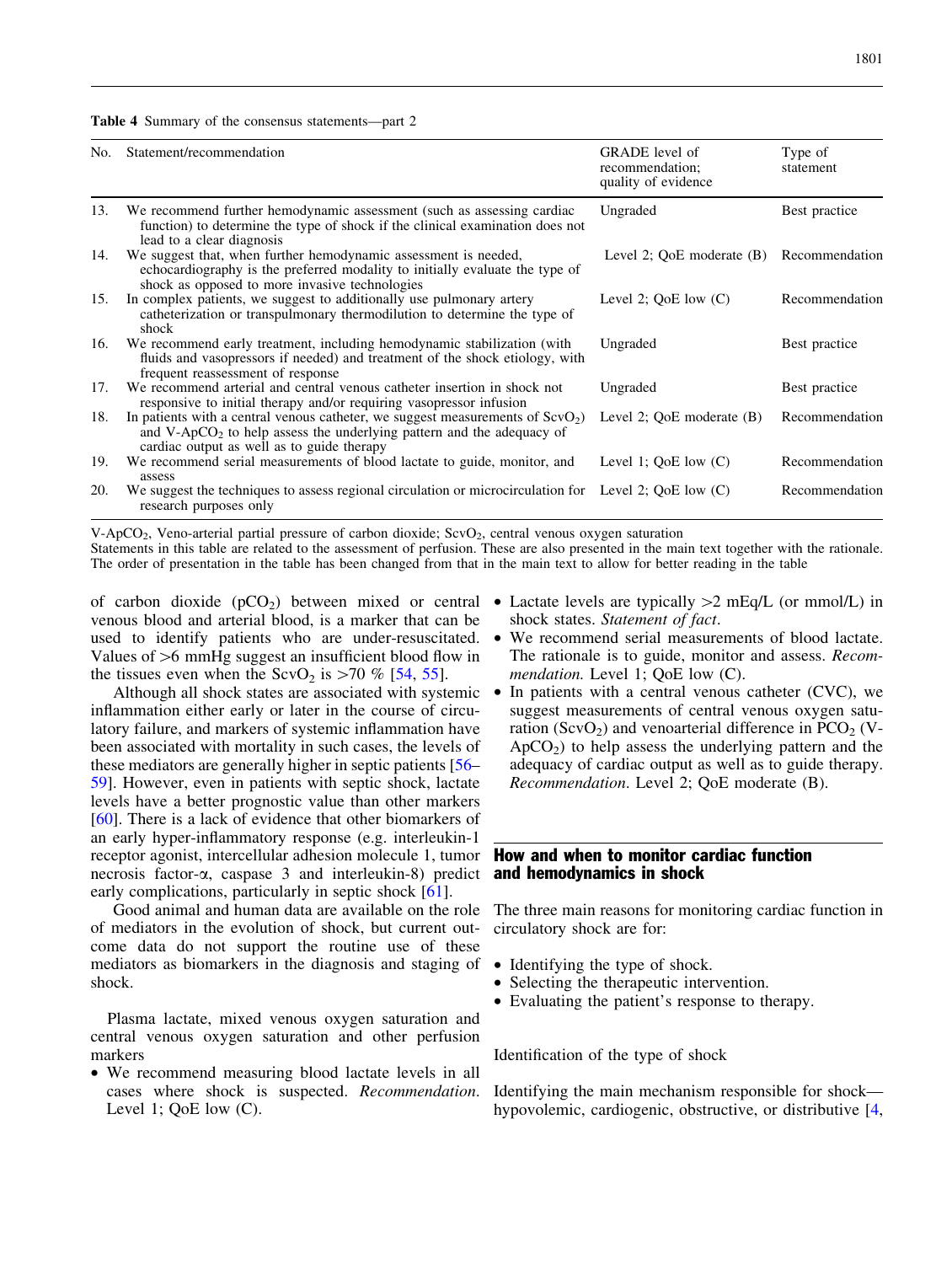# <span id="page-7-0"></span>Table 5 Summary of the consensus statements—part 3

| No.        | Statement/recommendation                                                                                                                                                                                                    | <b>GRADE</b> level of<br>recommendation;<br>quality of evidence | Type of<br>statement             |
|------------|-----------------------------------------------------------------------------------------------------------------------------------------------------------------------------------------------------------------------------|-----------------------------------------------------------------|----------------------------------|
| 21.        | We recommend individualizing the target blood pressure during shock<br>resuscitation                                                                                                                                        | Level 1; $OoE$ moderate $(B)$                                   | Recommendation                   |
| 22.<br>23. | We recommend to initially target a MAP of $\geq 65$ mmHg<br>We suggest to tolerate a lower level of blood pressure in patients with<br>uncontrolled bleeding (i.e. in patients with trauma) without severe head<br>injury   | Level 1; $QoE$ low $(C)$<br>Level 2; $OoE$ low $(C)$            | Recommendation<br>Recommendation |
| 24.        | We suggest a higher MAP in septic patients with history of hypertension and in<br>patients that show clinical improvement with higher blood pressure                                                                        | Level 2; $QoE$ moderate $(B)$                                   | Recommendation                   |
| 25.        | Optimal fluid management does improve patient outcome; hypovolemia and<br>hypervolemia are harmful                                                                                                                          | Ungraded                                                        | Statement of fact                |
| 26.<br>27  | We recommend to assess volume status and volume responsiveness<br>We recommend that immediate fluid resuscitation should be started in shock<br>states associated with very low values of commonly used preload parameters  | Ungraded<br>Ungraded                                            | Best practice<br>Best practice   |
| 28.        | We recommend that commonly used preload measures (such as CVP or PAOP<br>or end diastolic area or global end diastolic volume) alone should not be used<br>to guide fluid resuscitation                                     | Level 1; OoE moderate (B)                                       | Recommendation                   |
| 29.        | We recommend not to target any absolute value of ventricular filling pressure<br>or volume                                                                                                                                  | Level 1; QoE moderate (B)                                       | Recommendation                   |
| 30.        | We recommend that fluid resuscitation should be guided by more than one<br>single hemodynamic variable                                                                                                                      | Ungraded                                                        | Best practice                    |
| 31.        | We recommend using dynamic over static variables to predict fluid<br>responsiveness, when applicable                                                                                                                        | Level 1; QoE moderate (B)                                       | Recommendation                   |
| 32.        | When the decision for fluid administration is made we recommend to perform a<br>fluid challenge, unless in cases of obvious hypovolemia (such as overt<br>bleeding in a ruptured aneurysm)                                  | Level 1; $QoE$ low $(C)$                                        | Recommendation                   |
| 33.        | We recommend that even in the context of fluid-responsive patients, fluid<br>management should be titrated carefully, especially in the presence of<br>elevated intravascular filling pressures or extravascular lung water | Ungraded                                                        | Best practice                    |
| 34.        | We suggest that inotropic agents should be added when the altered cardiac<br>function is accompanied by a low or inadequate cardiac output, and signs of<br>tissue hypoperfusion persist after preload optimization         | Level 2; $QoE$ low $(C)$                                        | Recommendation                   |
| 35.        | We recommend not to give inotropes for isolated impaired cardiac function                                                                                                                                                   | Level 1; $QoE$ moderate $(B)$                                   | Recommendation                   |
| 36.        | We do not recommend targeting absolute values of oxygen delivery in patients<br>with shock                                                                                                                                  | Level 1: $OoE$ high $(A)$                                       | Recommendation                   |

CVP, Central venous pressure; PAOP, pulmonary artery occlusion pressure

Statements in this table are related to therapeutic strategies, blood pressure targets, fluid management and inotropes. These are also presented in the main text together with the rationale. The order of presentation in the table has been changed from that in the main text to allow for better reading in the table

[62\]](#page-17-0)––is of paramount importance. Context analysis (trauma, infection, chest pain, etc.) and clinical evaluation which focuses on skin perfusion and jugular vein distension usually orient diagnosis to the type of shock, but complex situations may exist (e.g. cardiac tamponade in a patient with trauma or septic shock in a patient with chronic heart failure) in which a diagnosis is more difficult. Hence, additional hemodynamic measurements are often needed to ascertain the type of shock, especially in complex situations or in patients with comorbidities. Distributive shock is usually characterized by an elevated cardiac output, while the other types of shock are associated with low cardiac output. Hypovolemic shock is associated with low blood pressures and volumes, while these are increased in cardiogenic shock. Obstructive shock is associated with increased pulmonary artery pressure and dilated right-sided cavities. Tamponade, a over time, however, and repeated echocardiographic

form of obstructive shock, is associated with compression of all cavities, and thus with elevated intracardiac pressures but small cardiac volumes. In general, hemodynamic variables such as CVP can be useful in identifying the type of shock. However, unless in the extreme ranges of the variables (such as a CVP of 0 mmHg in the case of a history of bleeding), they should always be interpreted together with other variables.

Evaluation of cardiac output, cardiac function and preload is essential when attempting to identify the type of shock and can be obtained using various techniques. Echocardiography allows rapid characterization of the type of shock and is now proposed as the first-line evaluation modality [\[4\]](#page-15-0). This information can be obtained rapidly, usually in less than 2 min, even by physicians with minimal training [\[63\]](#page-17-0). The situation may evolve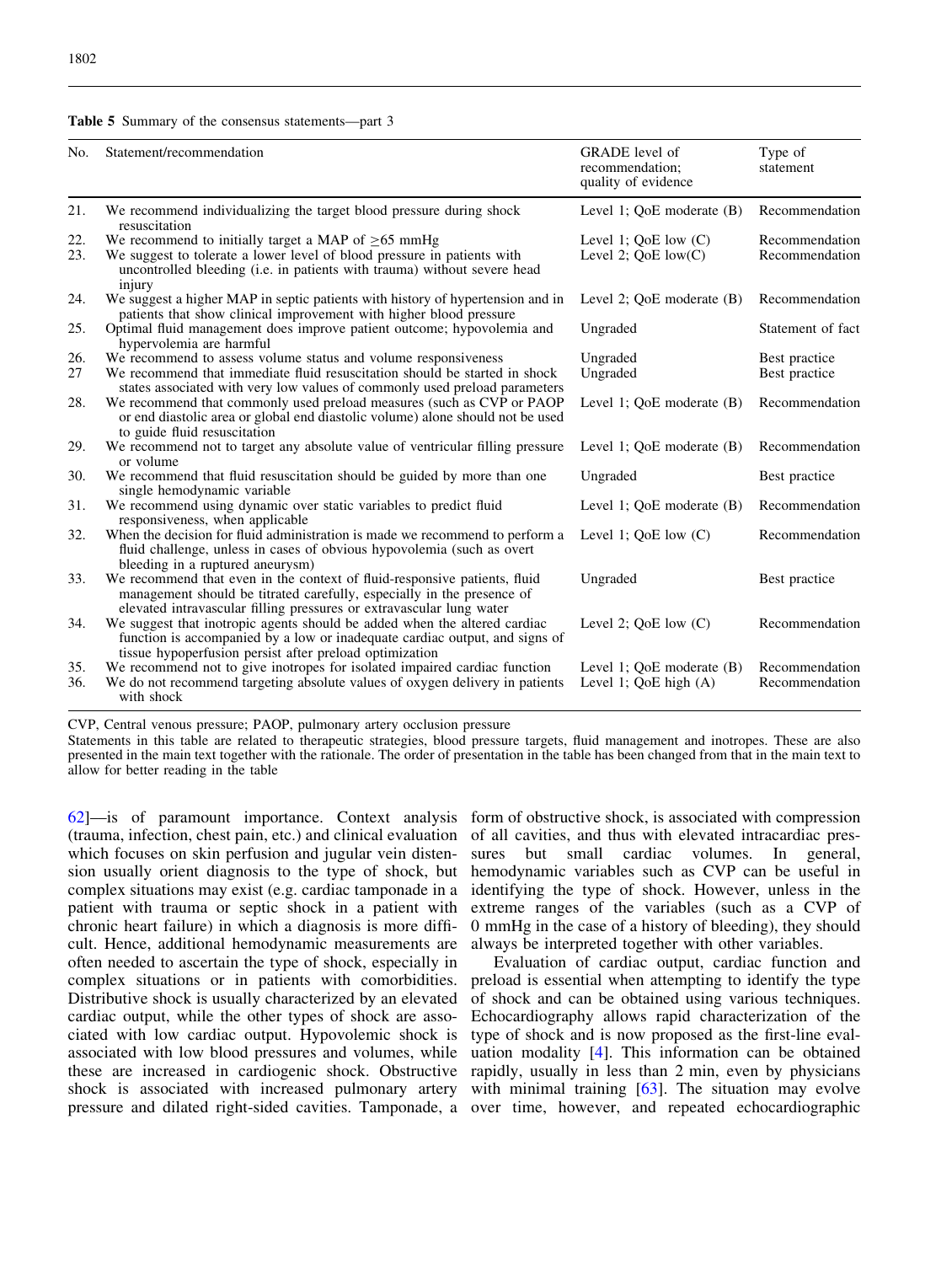<span id="page-8-0"></span>Table 6 Summary of the consensus statements—part 4

| No. | Statement/recommendation                                                                                                                                                                             | <b>GRADE</b> level of<br>recommendation;<br>quality of evidence | Type of<br>statement |
|-----|------------------------------------------------------------------------------------------------------------------------------------------------------------------------------------------------------|-----------------------------------------------------------------|----------------------|
| 37. | We do not recommend routine measurement of cardiac output for patients with<br>shock responding to the initial therapy                                                                               | Level 1; $OoE$ low $(C)$                                        | Recommendation       |
| 38. | We recommend measurements of cardiac output and stroke volume to evaluate<br>the response to fluids or inotropes in patients that are not responding to initial<br>therapy                           | Level 1; $QoE$ low $(C)$                                        | Recommendation       |
| 39. | We suggest sequential evaluation of hemodynamic status during shock                                                                                                                                  | Level 1: $OoE$ low $(C)$                                        | Recommendation       |
| 40. | Echocardiography can be used for the sequential evaluation of cardiac function<br>in shock                                                                                                           | Ungraded                                                        | Statement of fact    |
| 41. | We do not recommend the routine use of the pulmonary artery catheter for<br>patients in shock                                                                                                        | Level 1; $QoE$ high $(A)$                                       | Recommendation       |
| 42. | We suggest pulmonary artery catheterization in patients with refractory shock<br>and right ventricular dysfunction                                                                                   | Level 2; $QoE$ low $(C)$                                        | Recommendation       |
| 43. | We suggest the use of transpulmonary thermodilution or pulmonary artery<br>catheterization in patients with severe shock especially in the case of<br>associated acute respiratory distress syndrome | Level 2; $QoE$ low $(C)$                                        | Recommendation       |
| 44. | We recommend that less invasive devices are used, instead of more invasive<br>devices, only when they have been validated in the context of patients with<br>shock                                   | Ungraded                                                        | Best practice        |

Statements in this table are related to cardiac function and cardiac output assessment and monitoring. These are also presented in the main text together with the rationale. The order of presentation in the table has been changed from that in the main text to allow for better reading in the table

evaluations are not always feasible. Hence, a combination of echocardiography with other technologies is often warranted. Advanced hemodynamic monitoring may not be needed in non-severe episodes of shock that rapidly respond to initial therapy based on clinical evaluation and echocardiography. In cases of severe shock and in complex conditions, advanced hemodynamic monitoring is useful for identifying the factor(s) which contribute(s) most to the hemodynamic disturbances and on which therapy should focus. Continuous or semi-continuous measurements of cardiac output and/or  $SvO<sub>2</sub>$  are particularly useful as these can be nurse driven.

Identification of the type of shock

- We recommend efforts to identify the type of shock to better target causal and supportive therapies. Best practice.
- We recommend further hemodynamic assessment (such as assessing cardiac function) to determine the type of shock if the clinical examination does not lead to a clear diagnosis. Best practice.
- We suggest that, when hemodynamic assessment is needed, echocardiography is the preferred modality to initially evaluate the type of shock as opposed to more invasive technologies. Recommendation. Level 2; QoE (B).
- We recommend not to use a single variable for the diagnosis and/or management of shock. Best Practice.
- In complex patients we suggest to additionally use pulmonary artery catheterization or transpulmonary thermodilution to determine the type of shock. Recommendation. Level 2; QoE low (C).

### Selection of the therapeutic intervention

#### Target for blood pressure in the management of shock

Aggressive fluid resuscitation should be avoided and hypotension tolerated in trauma patients with penetrating injury—until the bleeding is surgically stopped [[64](#page-17-0)]. No equivalent guidelines are available for patients with blunt trauma. Regarding cardiogenic shock, no clinical studies have investigated the optimal blood pressure level, and guidelines no longer recommend a target blood pressure [\[65\]](#page-18-0). Blood pressure should be individualized for all patients. There is evidence, however, that a mean MAP of around 65 mmHg is sufficient in most patients with septic shock [\[51,](#page-17-0) [66](#page-18-0)–[69](#page-18-0)], although in patients with a history of hypertension, a higher MAP is associated with a lower risk of acute kidney injury [\[70\]](#page-18-0). Therefore, clearly the arterial blood pressure level must be individualized. Vasopressors may have to be used if fluid resuscitation is not sufficient, or they may be indicated to maintain the desired value of MAP. In-dwelling arterial catheters allow continuous arterial blood pressure monitoring and at the same time allow for regular blood gas analysis. This is particularly important in patients not responding to the initial therapy. Central venous access may be required and preferred to peripheral venous access when patients admitted to the ICU require vasopressor infusions [[71](#page-18-0)].

Target blood pressure in circulatory shock

• We recommend individualizing the target blood pressure during shock resuscitation. Recommendation. Level 1; QoE moderate (B).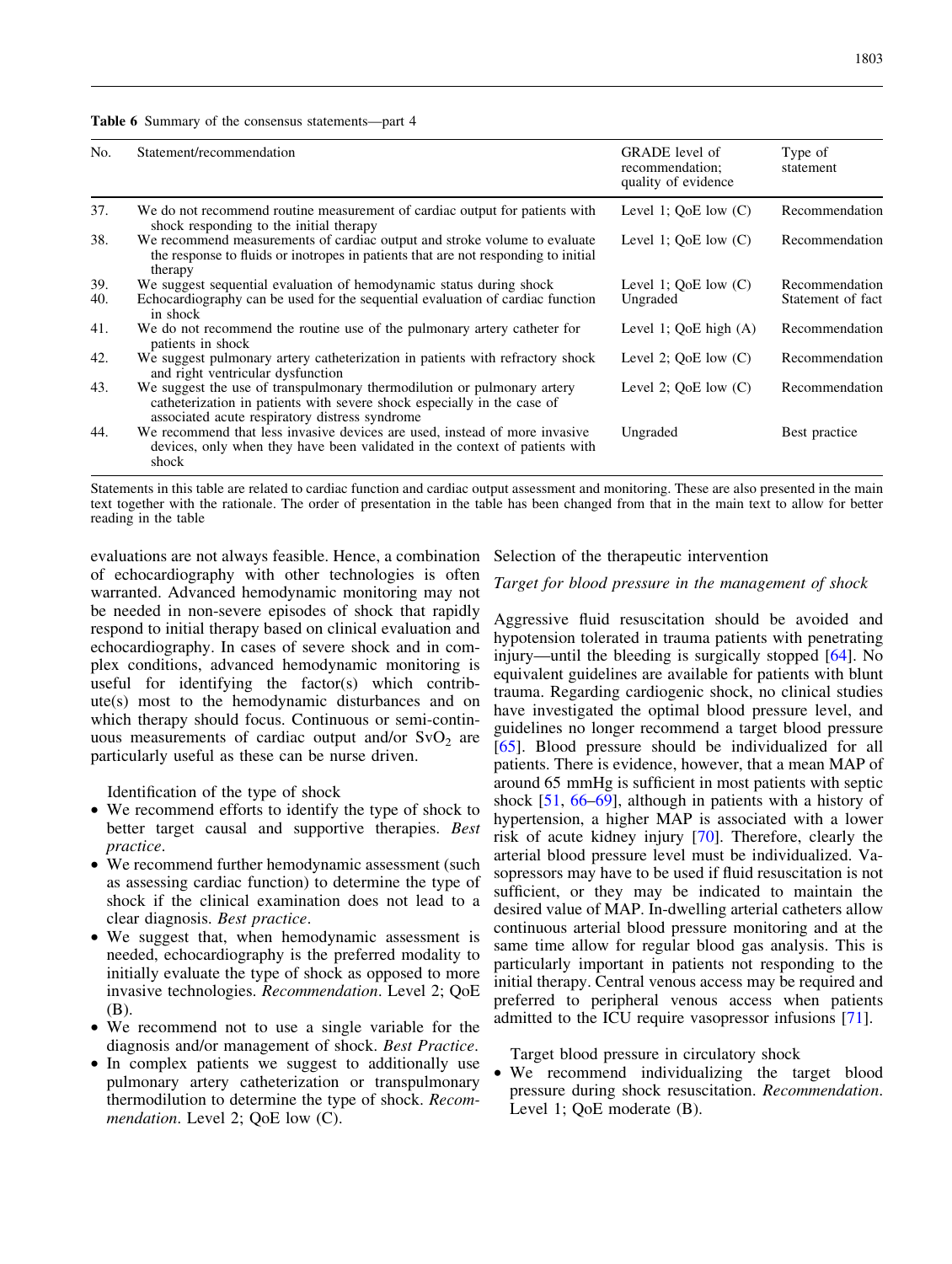- We recommend to initially target a MAP of  $\geq$ 65 mmHg. Recommendation. Level 1; QoE low (C).
- We suggest to tolerate a lower level of blood pressure in patients with uncontrolled bleeding (i.e. bleeding patients from a road traffic accident) without severe head injury. Recommendation. Level 2; QoE low (C).
- We suggest a higher MAP in septic patients with a history of hypertension and in patients who improve with higher blood pressure. Recommendation. Level 2; QoE moderate (B).
- We recommend arterial and CVC insertion in cases of shock unresponsive to initial therapy and/or requiring vasopressor infusion. Best practice.

# Therapeutic interventions to improve perfusion

When tissue perfusion is judged inadequate, interventions aimed at improving perfusion can be considered. Vasopressors (together with fluid resuscitation) are often needed to restore blood pressure. The question then is how to select between the manipulation of preload (fluids), inotropic stimulation and modulation of afterload to improve flow and perfusion? Clinical examination is often of limited value. The detection of preload responsiveness can be achieved through the use of several different indices [[72](#page-18-0)], but the presence of preload responsiveness does not imply that fluids can be administered safely or that they should be administered at all. Determination of filling pressures, measured invasively by pulmonary artery catheter (PAC) or estimated non-invasively by echocardiography, and measurements of extravascular lung water with transpulmonary thermodilution provide important information on the risks associated with fluid administration (see ''Monitoring Preload and Fluid Responsiveness'' for further details).

Evaluation of cardiac function is crucial when deciding on whether inotropic agents have a place in the therapy of a given patient. Cardiac function may be altered when cardiac output is normal or even when elevated, as is often the case in myocardial depression in sepsis. In a trial involving more than 200 patients with septic shock, Vieillard-Baron et al. [\[73\]](#page-18-0) observed that several patients presented a left ventricular ejection fraction (LVEF) of close to 40 % even though their cardiac index was higher than  $3 \text{ L/min/m}^2$ . Conversely, several patients had a low cardiac output but preserved cardiac function—and inotropic stimulation should not be used in these patients. In 46 patients with septic shock, Bouferrache et al. [\[74\]](#page-18-0) observed that echocardiographic assessment of myocardial function and preload responsiveness often led to different interventions than those guided by the resuscitation goals proposed by the Surviving Sepsis Campaign (SSC) [[75](#page-18-0)]. In this study, the authors found that agreement on the indication (or

occurred in 34 (74 %) of the patients, but that the evaluation of LVEF suggested the use of inotropic agents in 11 patients for whom the SSC guidelines suggested otherwise. The reverse situation occurred in only one patient. These authors therefore suggested that resuscitation should be guided by measurements of LVEF rather than by the SSC criteria. These data should, however, be interpreted with caution as no analysis of patient outcome was performed. The study simply illustrates that LVEF and oxygen saturation evaluate two different aspects of the hemodynamic state, with LVEF evaluating myocardial contractility and  $ScvO<sub>2</sub>$  evaluating the adequacy of cardiac output according to oxygen utilization. Hence, inotropic agents should be given only when the altered cardiac function is accompanied by a low or inadequate cardiac output and signs of tissue hypoperfusion are present. The aim of the therapeutic options mentioned above is to increase oxygen delivery  $(DO<sub>2</sub>)$  to improve tissue perfusion. It therefore needs to be emphasized that the ultimate goal is the improvement of tissue perfusion not the achievement of any specific  $DO<sub>2</sub>$  value, which ultimately could lead to patient's harm [[76\]](#page-18-0).

Therapeutic interventions to improve perfusion

- We recommend early treatment, including hemodynamic stabilization (with fluid resuscitation and vasopressor treatment if needed) and treatment of the shock etiology. Best practice.
- We suggest that inotropic agents should be added when the altered cardiac function is accompanied by a low or inadequate cardiac output and signs of tissue hypoperfusion persist after preload optimization. Recommendation. Level 2; QoE low (C).
- We recommend not to give inotropes for isolated impaired cardiac function. Recommendation. Level 1; QoE moderate (B).
- We recommend not to target absolute values of oxygen delivery in patients with shock. Recommendation. Level 1; QoE high (A).

# Evaluation of response to therapy

The aim of providing hemodynamic support in cases of acute circulatory failure is often to increase cardiac output in order to improve tissue perfusion or decrease pulmonary capillary pressure. What measurements should therefore be performed to evaluate the effects of these interventions? While the ultimate goal is resolution of the signs of tissue hypoperfusion (e.g. oliguria, lactate levels), these may lack sensitivity or take time to improve.

The evaluation of cardiac output and cardiac function can be helpful in evaluating the impact of therapeutic interventions.

absence of indication) for inotropic administration expected to improve the hemodynamic state by increasing How can the effect of fluids be evaluated? Fluids are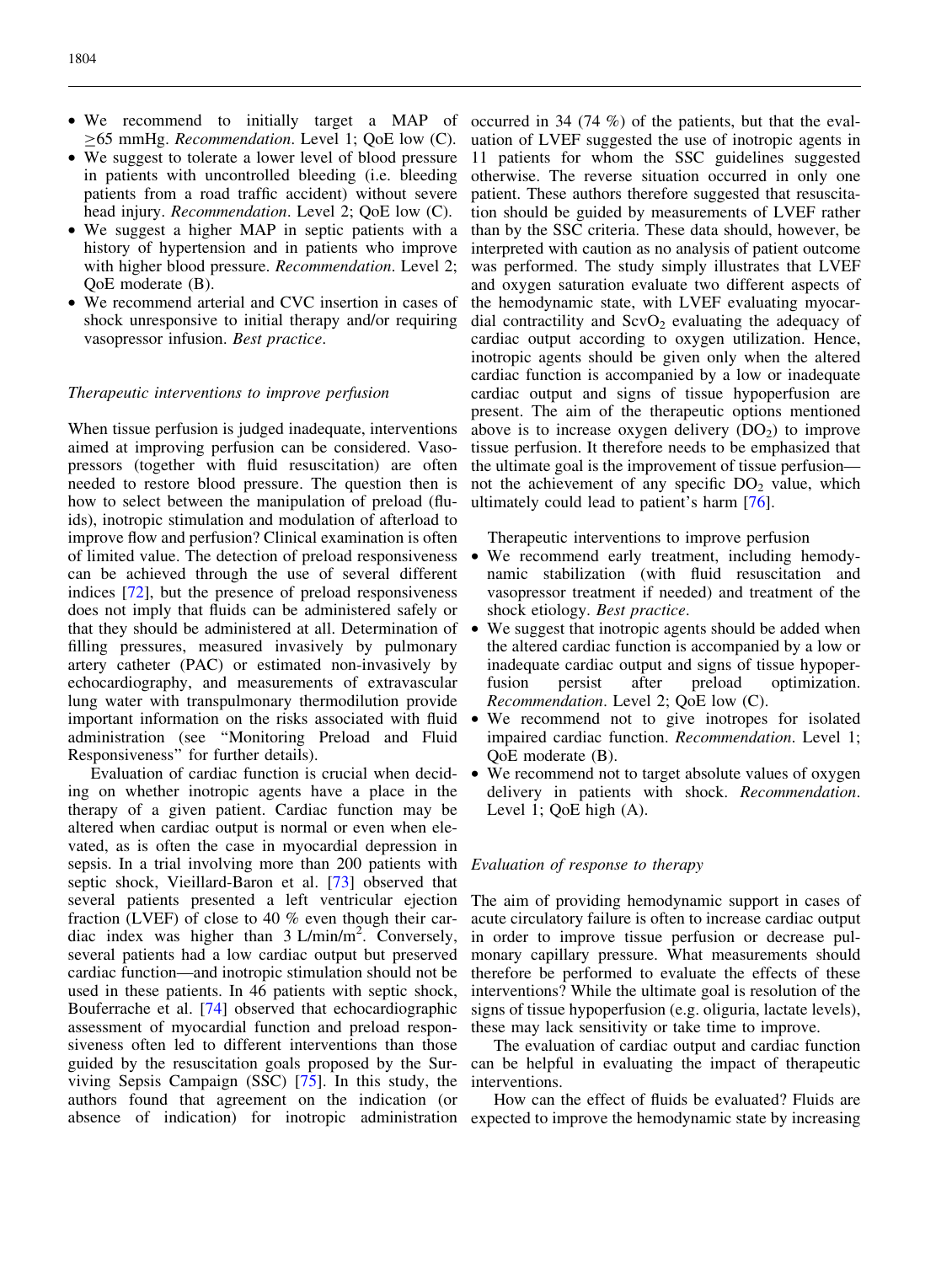stroke volume and cardiac output. Accordingly, changes in cardiac output by at least  $10-15\%$  (to ascertain that these changes are not due to measurement variability) are used to define a positive response to fluids [\[77\]](#page-18-0). When cardiac output is not measured, surrogate measurements can be used, such as changes in end-tidal  $CO<sub>2</sub>$  in mechanically ventilated patients [[78](#page-18-0), [79\]](#page-18-0). Alternatively, resolution of the signs of preload dependency indicates a positive response to fluids. Changes in arterial pressure are unpredictable [[80](#page-18-0), [81\]](#page-18-0) and depend on vascular tone [\[82\]](#page-18-0). Even though pulse pressure is related to stroke volume, changes in pulse pressure cannot reliably predict response to fluids [[81\]](#page-18-0). Of note, an increase in CVP or in end-diastolic volume only reflects the fact that preload was effectively manipulated, but these measurements are not helpful in identifying patients who experience an increase in cardiac output in response to fluid administration.

Evaluation of the response to inotropic agents in patients who do not respond to the initial therapy requires assessment of cardiac function and/or measurements of cardiac output. When present, a rise in  $SvO<sub>2</sub>$  suggests an increase in cardiac output, but an increase can also occur with significant alterations in  $SvO<sub>2</sub>$ , especially when the  $SvO<sub>2</sub>$  is close to the normal range and/or when oxygen consumption  $(VO_2)$  concomitantly increases, which is the typical pattern of response in shock states characterized by  $VO<sub>2</sub>$  dependency [[83](#page-18-0), [84](#page-18-0)]. Under these conditions, changes in pulse pressure also do not relate to changes in cardiac output [\[80\]](#page-18-0).

Evaluation of response to therapy<sup>1</sup>

- We do not recommend routine measurement of cardiac output for patients with shock responding to the initial therapy. Recommendation. Level 1; QoE low (C).
- We recommend measurements of cardiac output and stroke volume to evaluate the response to fluids or inotropes in patients that are not responding to initial therapy. Recommendation. Level 1; QoE low (C).
- We suggest sequential evaluation of hemodynamic status during shock. Recommendation. Level 1; QoE  $low (C)$ .

### Monitoring preload and fluid responsiveness

Optimal fluid management is one of the cornerstones of hemodynamic management in shock. Both hypovolemia and hypervolemia are harmful states, and attempts have to be made to administer the fluids in the best possible way. Therefore, the first questions physicians should ask themselves are: (1) whether the clinical problem at hand can be (partially) resolved by increasing cardiac output and (2) whether fluid resuscitation will be effective to achieve this target.

Preload, along with afterload and cardiac contractility, is an important determinant of cardiac output. Preload has been defined as myocardial stretch imposed by ventricular filling at the end of the diastole. While fluid resuscitation should not be delayed, efforts should be made to assess if a patient will respond to fluids. Ideally, in cases of shock, a clinician should be able to use a measure of preload to determine whether a patient requires additional fluids to increase cardiac output. CVP and pulmonary artery occlusion pressure (PAOP) are the most commonly used estimates of right ventricular (RV) and LV preloads, respectively. Volumetric parameters, assessed by transpulmonary thermodilution, and end-diastolic ventricular volumes, determined by echocardiography, are also used to evaluate preload [\[72](#page-18-0)]. However, each of these pressure and volume measurements has their limitations. Dynamic measures of assessing whether a patient requires additional fluid to increase stroke volume (i.e. assessing fluid responsiveness) have been proposed in an effort to improve fluid management. The principle behind dynamic measures is that changes in intrathoracic pressure imposed by mechanical ventilation impact on venous return and subsequent cardiac output. During a positive pressure breath, RV filling has been shown to decrease by 20–70 %, leading to a decrease in stroke volume that can be amplified by an increasing degree of hypovolemia [[85](#page-18-0), [86](#page-18-0)]. This finding indicates that dynamic measures allow the discrimination of preload-dependent and preloadindependent hemodynamic situations (i.e. these measures identify the position of a patient's individual Frank– Starling curve). Different dynamic measures are currently available and can be routinely assessed at the bedside using standard and minimally invasive hemodynamic monitoring systems. These include the assessment of pulse pressure variation (PPV) and stroke volume variation (SVV) via the arterial line or non-invasively by plethysmography, as well as of aortic flow variation and vena cava collapsibility or distensibility determined by Doppler and other modalities of echocardiography [\[87–](#page-18-0) [89](#page-18-0)]. The need for additional fluid may also be evaluated by observing the response to a volume challenge. Following the rapid administration of a bolus of intravenous fluid (i.e. 500 mL in  $\leq$ 30 min) or a passive leg-raising test (which is akin to a fluid load, as venous return increases), cardiac output immediately increases in patients who are fluid-responsive  $[3, 77, 90]$  $[3, 77, 90]$  $[3, 77, 90]$  $[3, 77, 90]$  $[3, 77, 90]$ .

Despite the fact that current guidelines as well as important clinical trials have used measures of preload to guide fluid resuscitation, clinicians should be cautious when using such measures. Importantly, any measure of preload, particularly if it is a one-time measurement,

<sup>&</sup>lt;sup>1</sup>Refers also to the statements related to 'general considerations' and 'plasma lactate, mixed venous oxygen saturation and central venous oxygen saturation and other perfusion markers' discussed in the section ''Diagnosis of shock'')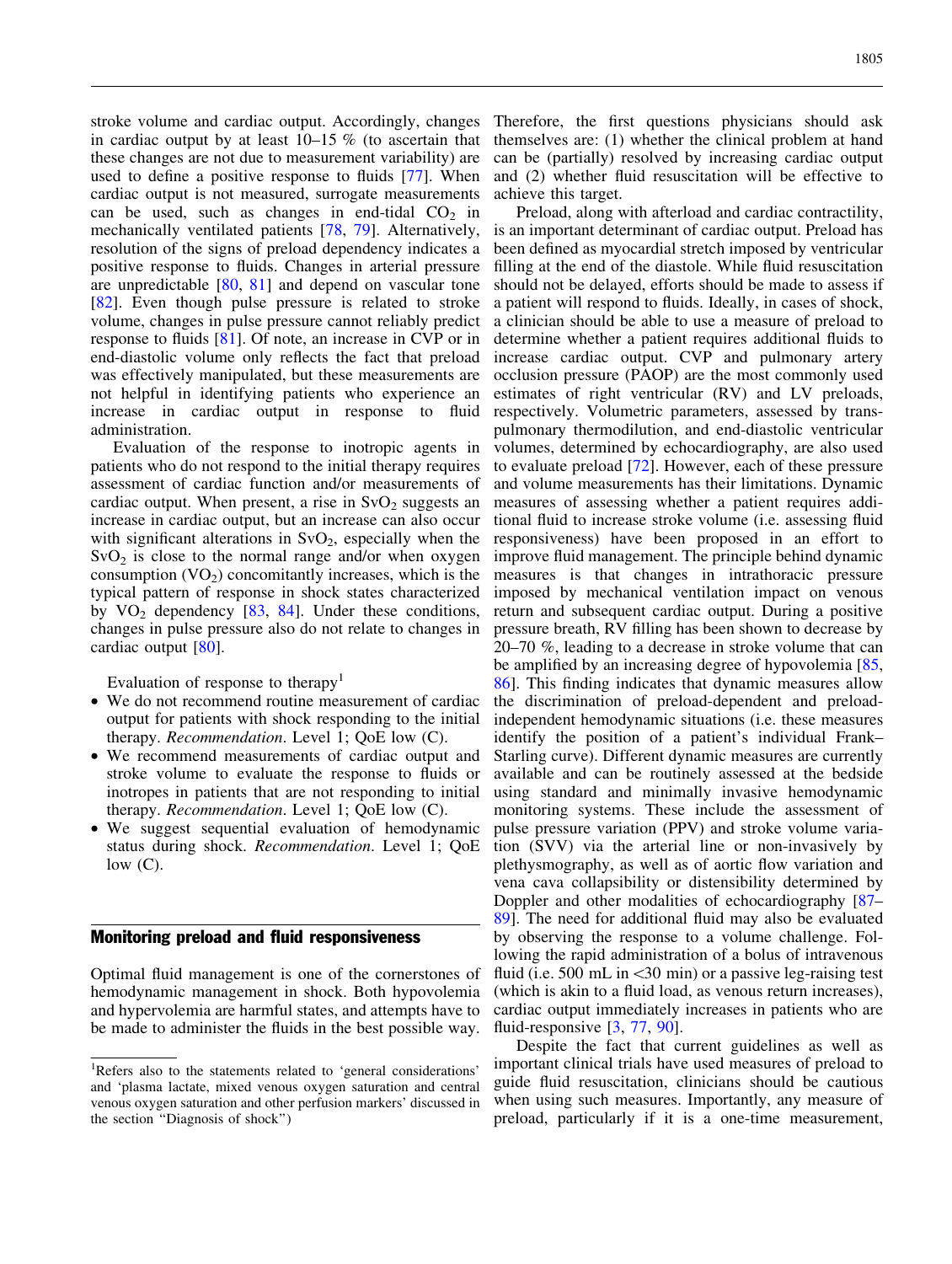should not be taken out of context with respect to the measures of other variables and the patient's overall clinical condition. For example, a normal individual with a normal vascular volume has a very low CVP and does not require additional fluid; alternatively, some patients with high measures of preload pressure may benefit from additional fluids. Thus, changes in these parameters following interventions may be much more useful than a single measurement. Unfortunately, poor correlations between estimates of preload (whether pressures or volumes) and predictions of fluid responsiveness have been widely reported. For example, in normal healthy volunteers, both CVP and PAOP are poor predictors of preload, cardiac performance and changes in cardiac performance following fluid loading compared with measurements of end-diastolic ventricular volumes. End-diastolic ventricular volumes have also been found to provide superior estimates of preload compared with CVP and PAOP in diverse groups of critically ill patients [[91](#page-18-0)]. Nonetheless, there may be clinical settings, such as severe congestive heart failure or hypovolemia, where titration of fluid therapy based on CVP and PAOP may be helpful [[92](#page-19-0)]. Notably, measurements of ventricular volumes are not always easy to obtain (especially on the right side of the heart), are associated with costs and time delays and are operator-dependent. A number of studies have shown that dynamic measures of fluid responsiveness are better predictors of fluid responsiveness than static parameters in mechanically ventilated patients. PPV and SVV, for example, have proven to be good predictors of fluid responsiveness in sedated mechanically ventilated patients without spontaneous breathing activities and in sinus rhythm. Dynamic measures do have several limitations, however. Importantly, patients must be on fully controlled mechanical ventilation without spontaneous efforts, which is seldom the case in ICU patients. In addition, these parameters are affected by the magnitude of the employed tidal volume. Finally, most of the evaluations involving dynamic measures have included relatively stable patients, such as post-cardiac surgery patients, and the extent to which these measures are useful in other potentially unstable populations is uncertain. Few studies evaluating measures of fluid responsiveness have specifically focused on the spontaneously breathing patient. Not surprisingly, the measurement of PPV had no predictive value in the subgroup of patients with spontaneous breathing activity [\[93\]](#page-19-0). However, reductions in right atrial pressures by at least 1 mmHg during a spontaneous inspiration have been shown to be a reasonable predictor of fluid responsiveness [[94–96\]](#page-19-0). Passive legraising (e.g.  $45^{\circ}$  elevation for 4 min while maintaining the trunk supine) results in an increase in RV and LV preload. Such a test may help in predicting individual fluid responsiveness during spontaneous and positive pressure breaths while avoiding the hazards of unnecessary fluid loading [[97](#page-19-0), [98\]](#page-19-0).

Monitoring preload and fluid responsiveness

- Optimal fluid management does improve patient outcome; hypovolemia and hypervolemia are harmful. Statement of fact.
- We recommend to assess volume status and volume responsiveness. Best practice.
- We recommend that immediate fluid resuscitation should be started in shock states associated with very low values of commonly used preload parameters. Best practice.
- We recommend that commonly used preload measures (such as CVP or PAOP or global end diastolic volume or global end diastolic area) alone should not be used to guide fluid resuscitation. Recommendation. Level 1; QoE moderate (B).
- We recommend not to target any ventricular filling pressure or volume. Recommendation. Level 1; QoE moderate (B).
- We recommend that fluid resuscitation should be guided by more than one single hemodynamic variable. Best practice.
- We recommend using dynamic over static variables to predict fluid responsiveness, when applicable. Recommendation. Level 1; QoE moderate (B).
- When the decision for fluid administration is made, we recommend to perform a fluid challenge, unless in cases of obvious hypovolemia (such as overt bleeding in a ruptured aneurysm). Recommendation, Level 1; QoE low (C).
- We recommend that even in the context of fluidresponsive patients, fluid management should be titrated carefully, especially in the presence of elevated intravascular filling pressures or extravascular lung water. Best practice.

## Monitoring cardiac function and cardiac output

# Echocardiography

Echocardiography cannot provide continuous hemodynamic data. Nevertheless, it is the best bedside method to assess cardiac function repeatedly. Echocardiography can help the ICU physician in three ways: (1) better characterization of the hemodynamic disorders; (2) selection of the best therapeutic options (intravenous fluids, inotropes and ultrafiltration); (3) assessment of the response of the hemodynamic disorders to therapy.

Doppler echocardiography provides an estimation of stroke volume and hence cardiac output using the calculation of the velocity–time integral (VTI) of the subaortic blood flow and the area of the duct crossed by this flow. Since the area of the subaortic tract does not change over time, it is sufficient to follow short-term changes in VTI in order to assess changes in stroke volume.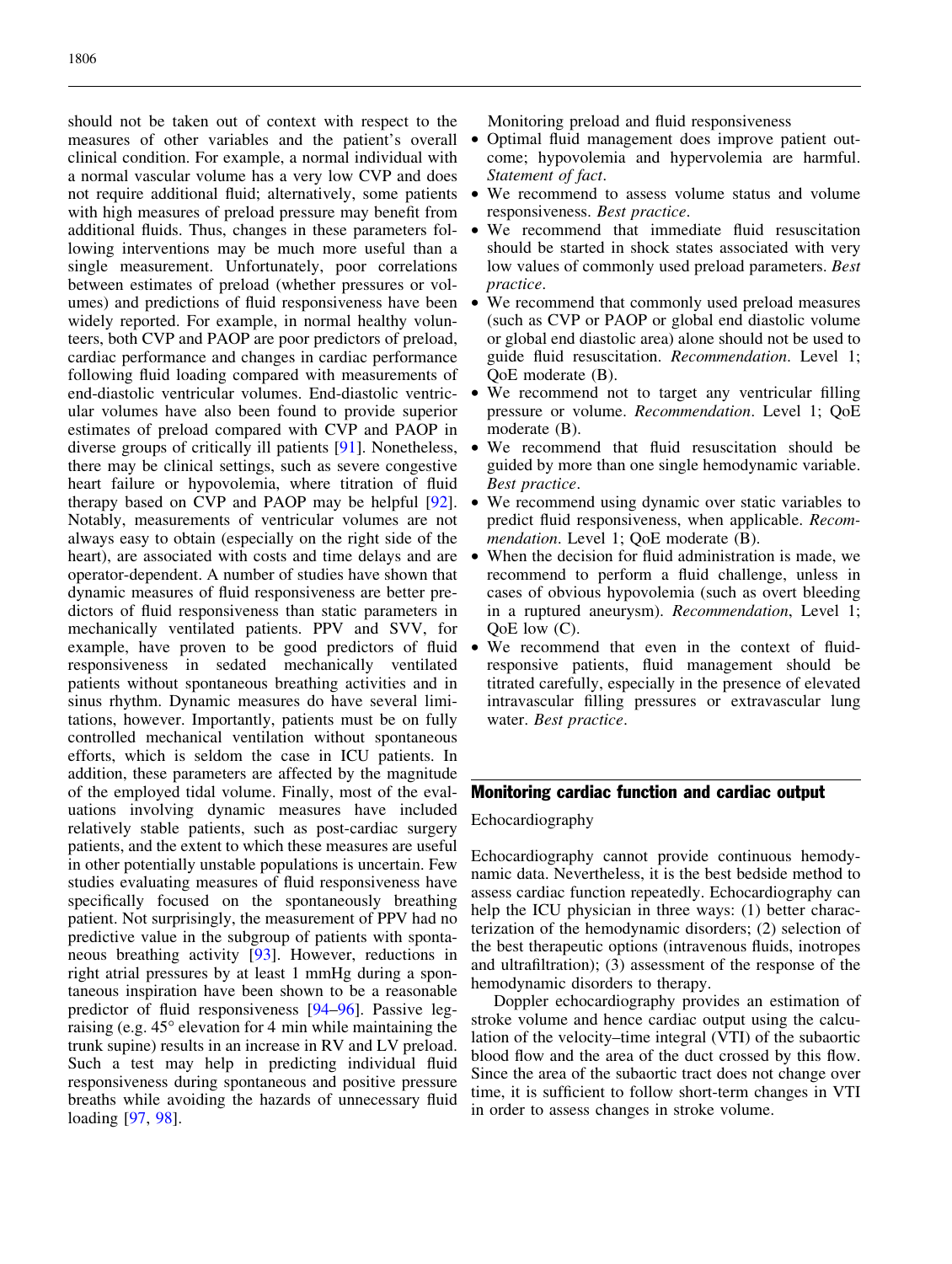Doppler echocardiography provides measurements of LVEF, which depends mainly on LV contractility and LV afterload. Thus, LVEF is not a precise marker of LV contractility but rather reflects the way the heart is able to adapt to the actual loading conditions with its intrinsic contractility. This is particularly important in shock patients in whom LV afterload can change markedly over a short period. Therefore, the LVEF must be correctly interpreted to take into account the systolic arterial pressure. Visual estimation of LVEF provides values very close to those measured by the orthogonal plan method [\[99\]](#page-19-0), and this measurement can be obtained by most ICU physicians, even those who are moderately experienced with echocardiography [[100\]](#page-19-0).

LV filling pressures are best evaluated using analysis of the transmitral flow with pulsed Doppler echocardiography and the tissue Doppler imaging of the mitral annulus [[101](#page-19-0)]. Analysis of transmitral flow allows measurement of the peak Doppler velocities of early (E) and late diastolic flow (A). The E/A ratio has been proposed as an estimation of the LV filling pressure  $[102]$ , but this measurement is affected by diastolic function. Early diastolic mitral annular velocity  $(E')$  measured with tissue Doppler imaging evaluates diastolic function in a load-independent manner [\[103\]](#page-19-0). The combination of tissue Doppler imaging and pulsed Doppler echocardiography of transmitral flow allows calculation of the  $E/E'$  ratio, which is considered to be one of the best echocardiographic estimates of LV filling pressure [[103](#page-19-0), [104\]](#page-19-0). However, echocardiography provides only a semi-quantitative estimate of LV filling pressures. Although an  $E/E'$  value of  $\lt 8$  is a good predictor of low LV filling pressure and an  $E/E'$  value of  $>15$  is a good predictor of high LV filling pressure, a value between 8 and 15 cannot reliably predict the LV filling pressure [ $105$ ]. This is not a minor issue as most  $E/E'$  values are between 8 and 15 in critically ill patients [\[104](#page-19-0), [106](#page-19-0)].

Echocardiography also provides dynamic parameters of preload responsiveness through analysis of the respiratory variability of VTI [[88\]](#page-18-0) or the inferior or superior vena cava diameter [[88](#page-18-0), [107](#page-19-0)] or through the response of VTI to passive leg-raising [\[98,](#page-19-0) [108\]](#page-19-0).

Doppler echocardiography provides an estimation of RV function through comparison of the RV end-diastolic area (RVEDA) with the LV end-diastolic area (LVEDA). A RVEDA/LVEDA ratio of between 0.6 and 1 suggests the presence of moderate RV dilatation, and a ratio  $>1$ suggests the presence of severe RV dilatation. Some authors have defined acute cor pulmonale as the combination of a RVEDA/LVEDA ratio  $>0.6$  and the presence of a paradoxical septal motion [\[109–111\]](#page-19-0).

#### Pulmonary artery catheter

The PAC provides the ICU physician with information on important hemodynamic variables [e.g. right atrial

pressure, pulmonary artery pressure (PAP), PAOP and cardiac output) and tissue perfusion variables (e.g.  $SvO<sub>2</sub>$ , oxygen utilization, oxygen delivery, oxygen extraction and  $PvCO<sub>2</sub>$ ]. All of these variables can be useful in the management of patients with shock.

Right atrial pressure and PAP are particularly useful for managing patients with shock associated with RV dysfunction and/or acute respiratory distress syndrome (ARDS). PAOP is assumed to reflect the LV end-diastolic pressure. Correct measurements and appropriate interpretation of PAOP represent a difficult challenge, especially in patients receiving positive end-expiratory pressure (PEEP) [[112](#page-19-0), [113\]](#page-19-0) or in the presence of intrinsic PEEP [\[113](#page-19-0)], where the measured PAOP overestimates the transmural PAOP.

Cardiac output can be measured intermittently according to the thermodilution principle after cold bolus injections. This is classically considered as the reference method, although it suffers from a number of methodological limitations, such as tricuspid regurgitation. The semi-continuous thermodilution method is based on the intermittent and automatic heating of blood by means of a proximal thermal filament and the recording of the temperature changes using a distal thermistor. The results obtained with continuous thermodilution agree with those provided by the intermittent technique, except for high values of cardiac output, which can be underestimated by the continuous method  $[114]$ . This technique presents the advantage of a continuous display of cardiac output and avoids repeated manipulations of the catheters and bolus injections. The major limitation is that it does not enable real-time monitoring of cardiac output as it averages several successive cardiac output measurements.

The PAC can also provide intermittent or continuous measurements of  $SvO<sub>2</sub>$  and intermittent measurements of  $PvCO<sub>2</sub>$ ; both variables are helpful in assessing the adequacy of the cardiac output for oxygen  $(O_2)$  utilization and for the clearance of carbon dioxide  $(CO<sub>2</sub>)$  produced by cellular metabolism.

The main limitation of the PAC is its invasiveness, which explains in part the decline in its use during the past decade when less invasive hemodynamic techniques have been developed. Nevertheless, the PAC can still be helpful for the management of shock states refractory to the initial treatment, especially those with RV dysfunction or with complex circulatory conditions in which the knowledge of PAP, PAOP and oxygenation parameters is believed to be important for identifying the main disorders. Monitoring with a PAC is commonplace in the ICU setting despite the lack of high-quality data to support its benefits [[115\]](#page-19-0). While the availability of cardiac output and other hemodynamic variables obtained using a PAC can improve the diagnosis and management of circulatory instability, the device can also cause complications and provide inaccurate measurements, and the data can be difficult to interpret [[116\]](#page-19-0).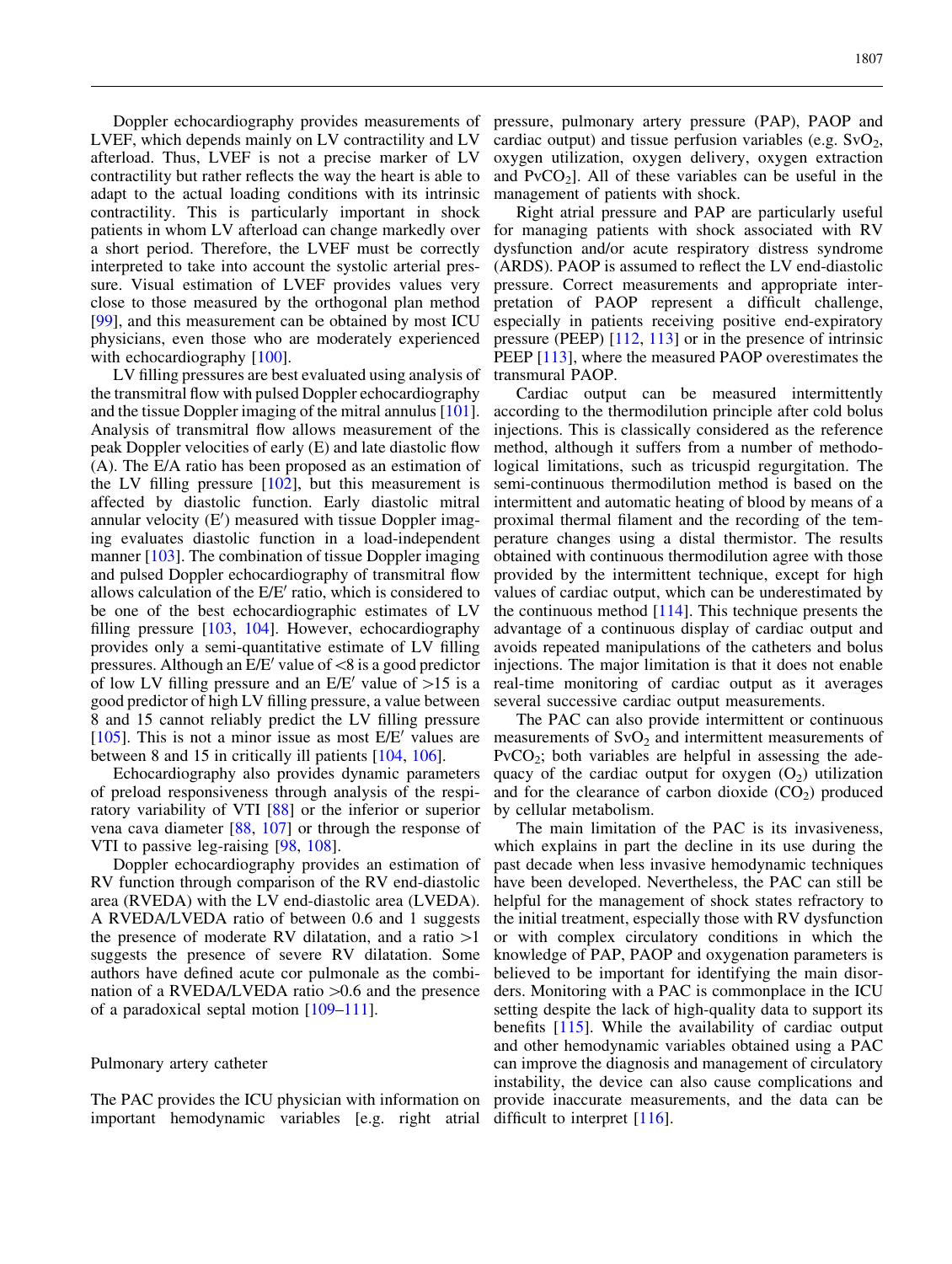Published evidence on the use of PACs in the ICU is conflicting, with some early non-randomized trials suggesting increased rates of mortality and morbidity and longer hospital stays. The results of a prospective study with propensity-matched groups showed that patients receiving a PAC had a higher rate of 30-day death, higher hospital costs and increased duration of ICU stay compared with patients who did not receive a PAC [[116](#page-19-0)]. Analysis of data from an observational study in over 4,000 patients undergoing non-cardiac surgery revealed an increase in the rate of postoperative major cardiac and non-cardiac complications in those who underwent perioperative right heart catheterization [\[117\]](#page-19-0). In contrast, two recent studies, both of which used propensity scores to account for illness severity, reported similar outcomes in critically ill patients with or without a PAC [\[118](#page-19-0), [119](#page-19-0)]. In a retrospective study of 119 consecutive patients with ARDS, monitoring with a PAC was not an independent predictor of death [[120](#page-19-0)].

The impact of PAC on mortality and morbidity in critically ill patients has also been reported in several, more recent RCTs [[121](#page-19-0)[–124](#page-20-0)]. One study involving 201 patients reported no difference in mortality related to PAC use, but more fluids were given in the first 24 h to the PAC group, and the rates of acute renal failure and thrombocytopenia 3 days after randomization were greater in this group [[121\]](#page-19-0). Similarly, in 676 patients with shock and/or ARDS, the use of a PAC did not significantly improve morbidity or reduce mortality [[122](#page-20-0)]. Harvey et al. reported that they found no evidence of benefit or harm with the use of a PAC in a study of 1,041 ICU patients [\[123](#page-20-0)]. Wheeler et al. conducted a randomized trial in 1,000 patients with ARDS or acute lung injury with the aim of comparing hemodynamic management guided by PAC and by CVC [\[124\]](#page-20-0). These authors reported that there were no differences in 60-day mortality, time on the ventilator or days spent in the ICU, but the PAC group did have a higher rate of catheterrelated complications, largely arrhythmias [[124\]](#page-20-0). Shah et al., in a meta-analysis of the efficacy and safety of the PAC in 5,051 critically ill patients (13 RCTs) [[125](#page-20-0)], reported that the use of a PAC was not associated with an increased rate of death or length of hospitalization, but the results also failed to demonstrate improved survival associated with PAC use.

## Transpulmonary thermodilution devices

Transpulmonary thermodilution devices are considered to be less invasive than the PAC, but they still require insertion of a CVC and femoral arterial catheter. These devices combine transpulmonary thermodilution and pulse contour analysis.

Transpulmonary thermodilution provides intermittent measurements of cardiac output after a cold bolus

injection into a central vein and detection of changes in the blood temperature in the femoral artery. The technique has been compared favorably with pulmonary thermodilution in critically ill patients, including some in shock [\[126](#page-20-0)]. Transpulmonary thermodilution also provides intermittent measurements of: (1) global enddiastolic volume, a volumetric marker of cardiac preload; (2) cardiac function index, a marker of systolic function of the heart; (3) extravascular lung water, a quantitative index of pulmonary edema.

Arterial pulse wave analysis measures cardiac output by placing sensors placed directly into the femoral artery catheter which record the arterial pressure waveform through the femoral artery catheter. Determination of pulse contour cardiac output uses proprietary algorithms based on the relationship between stroke volume and arterial pressure waveform, which is influenced by the resistive and elastic characteristics of the arterial system. Intermittent transpulmonary thermodilution cardiac output measurements are used to calibrate the pulse contour cardiac output, and good agreement with thermodilution cardiac output has been reported in hemodynamically unstable patients [[127](#page-20-0)]. However, there is a potential drift with time, making recalibration mandatory. After a 1-h calibration-free period, recalibration may be encouraged in patients with septic shock who are receiving vasopressors [[128\]](#page-20-0).

The clinical interest for such real-time cardiac output monitoring is to improve diagnostics so that patients in whom cardiac output is dropping can be identified early and to be able to follow the short-term changes in cardiac output during dynamic tests or therapeutic challenges. Because such devices provide numerous important hemodynamic variables, transpulmonary thermodilution can be helpful in patients with shock refractory to initial treatment and especially in cases of associated ARDS because of the assessment of extravascular lung water

## Lithium dilution monitor

This system uses the lithium dilution method to calibrate an arterial waveform analysis system. The technique has been validated against pulmonary artery thermodilution in humans [\[129](#page-20-0)], and agreement remains acceptable for up to 4 h after calibration in critically ill patients [[130\]](#page-20-0). The system needs a lithium bolus injection for its calibration. The best calibrations are achieved, as is true for any intermittent technique, by averaging more mea-surements (i.e. 2–3 boluses) [\[131\]](#page-20-0). The device can be used to measure and track cardiac output continuously in patients with shock. In complex patients it has the limitation of measuring fewer hemodynamic variables than the PAC and the transpulmonary thermodilution systems.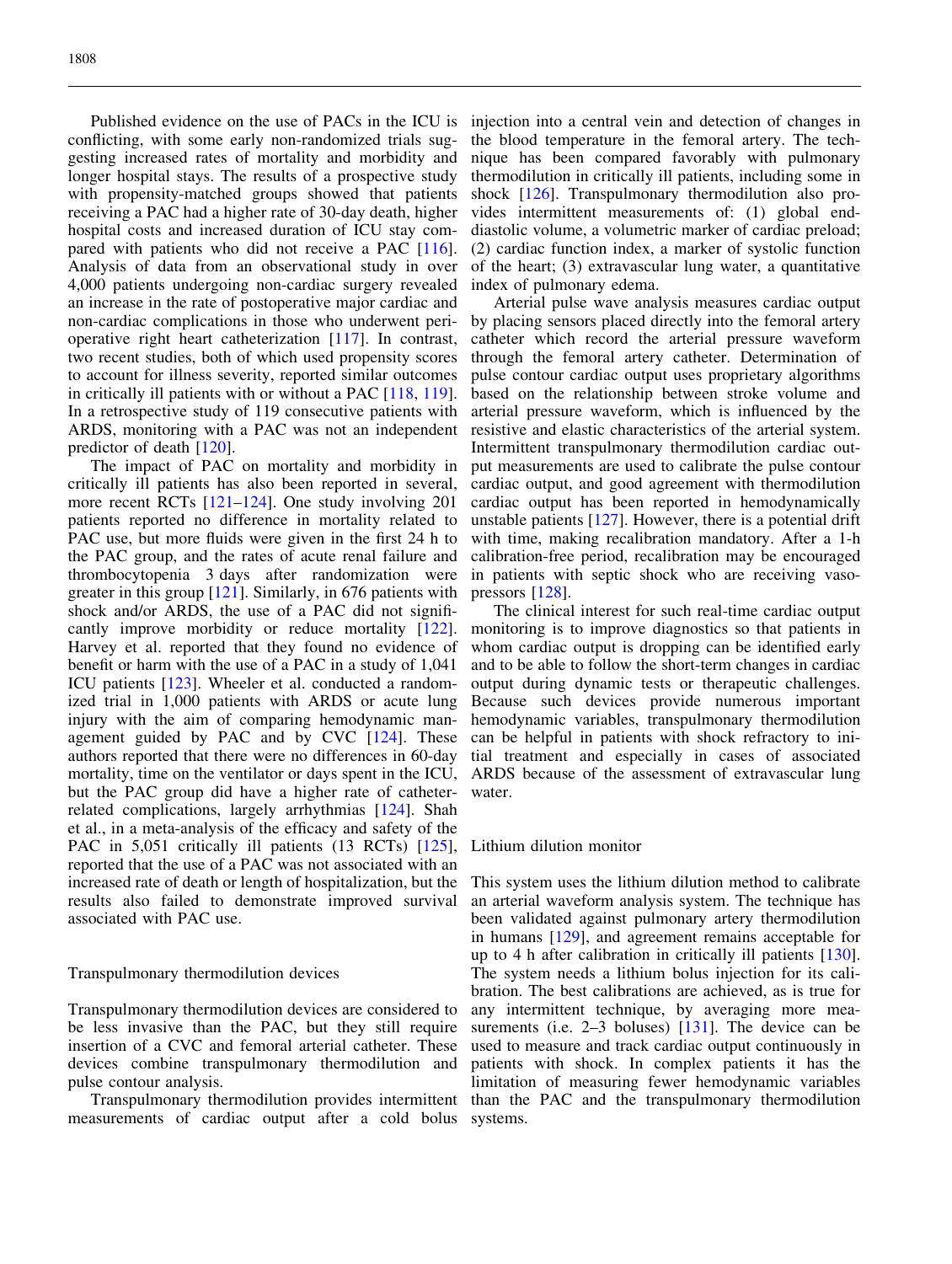Uncalibrated arterial pulse contour analysis monitors

Several devices provide real-time cardiac output measurements by deriving the arterial pressure waveform recorded from an artery catheter (radial or femoral). These devices use proprietary algorithms that analyze the characteristics of the arterial pressure waveform and use this analysis, along with patient-specific demographic information, to determine continuous cardiac output and PPV and/or SVV. A theoretical advantage is that these devices can be used with a radial artery catheter and do not need calibration. However, the reliability of uncalibrated devices is still debated in the case of shock, particularly septic shock [\[132–134\]](#page-20-0). More importantly, the fact that these devices do not provide important variables, such as filling pressures or transpulmonary thermodilution variables (global end-diastolic volume, extravascular lung water, etc.), represents a disadvantage compared with PAC or transpulmonary thermodilution devices.

Recently developed systems use the pulse contour analysis and the volume clamp method to monitor cardiac output in real-time using an inflatable cuff wrapped around a finger connected to a monitor. This non-invasive method should be used during the perioperative period. However, the value of this technique in the context of shock patients and/or patients receiving vasopressors is questionable, as confirmed by results from clinical studies which showed no agreement with thermodilution cardiac output [[135](#page-20-0)] or velocity time integral [\[136\]](#page-20-0) for estimating either absolute values of cardiac output or for tracking changes in cardiac output during therapy. In addition, patients with shock often need an arterial catheter for their routine management.

#### Esophageal Doppler

The use of esophageal Doppler is aimed at monitoring cardiac output by continuously measuring the blood flow in the descending thoracic aorta. This method takes advantage of the anatomical proximity of the thoracic descending aorta and the esophagus. With this technique, a flexible probe of small diameter is introduced into the esophagus. The tip of the probe is equipped with a Doppler transducer that records the velocity of red blood cells passing into the descending thoracic aorta. To obtain flow from velocity measurements, the diameter of the descending aorta must be taken into account.

Most commercialized devices do not measure the aortic diameter, but rather they estimate it from nomograms based on the patient's height, weight and age. With these devices, the aortic diameter is thus considered to be a constant in a particular patient. In patients with shock receiving resuscitation, this assumption represents an important limitation of using such devices because the aortic diameter depends on the transmural aortic pressure, such that changes in MAP result in changes in aortic diameter [[137\]](#page-20-0). A practical

limitation of the technique is that the probe moves easily into the esophagus when the patient is moving. Thus, continuous monitoring of cardiac output requires frequent replacement of the probe. Esophageal Doppler is more suitable for the operating theater than for the ICU. Unfortunately, esophageal Doppler can only provide blood flow measurements, which limits its potential for hemodynamic monitoring in the context of shock in comparison with other monitoring devices, such as the PAC or transpulmonary thermodilution.

#### **Bioreactance**

Bioreactance is a non-invasive technique used for monitoring cardiac output in real-time which uses skin surface electrodes placed on the patient's chest and neck that apply a low-amplitude, high-frequency electrical current which traverses the thorax. The signal is recorded by other electrodes on the skin surface, with a time delay called a phase shift. The underlying scientific rationale is that the higher the cardiac stroke volume, the more significant these phase shifts become. In critically ill patients, including those with shock, a poor agreement between thermodilution cardiac output and bioreactance cardiac output has been reported in two studies [[138](#page-20-0), [139\]](#page-20-0).

Monitoring cardiac function and cardiac output

- Echocardiography can be used for the sequential evaluation of cardiac function in shock Statement of fact.
- We do not recommend the routine use of the pulmonary artery catheter for patients in shock. Recommendation. Level 1; QoE high (A).
- We suggest PAC in patients with refractory shock and RV dysfunction. Recommendation. Level 2; QoE low (C).
- We suggest the use of transpulmonary thermodilution or PAC in patients with severe shock especially in the case of associated acute respiratory distress syndrome. Recommendation. Level 2; QoE low (C).
- We recommend that less invasive devices are used, instead of more invasive devices, only when they have been validated in the context of patients with shock. Best practice.

#### Monitoring the microcirculation

Several techniques are available to evaluate the microcirculation in critically ill patients. These show some relation between altered microcirculation and poor outcome. In experimental conditions, shock states have been associated with a decrease in perfused capillary density and an increase in the heterogeneity of microcirculatory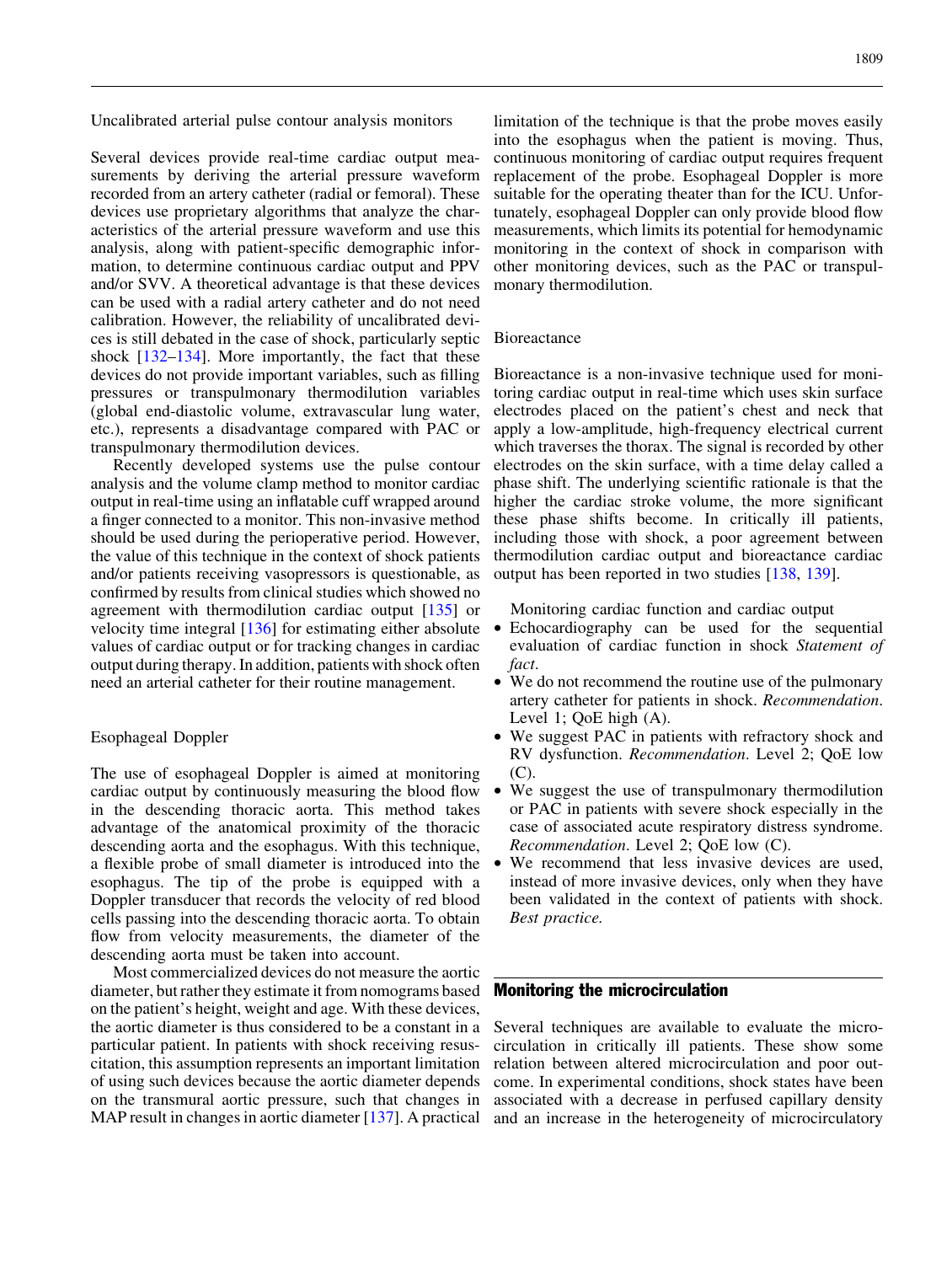<span id="page-15-0"></span>perfusion, with non-perfused capillaries in close vicinity to perfused capillaries [[140\]](#page-20-0).

The use of metabolic parameters for the assessment of regional microcirculatory perfusion is promising. Tissue  $CO<sub>2</sub>$  represents the balance between local production and removal; thus, a rising value likely reflects a decrease in local blood flow rather than an increased local production of  $CO<sub>2</sub>$ . When associated with arterial  $CO<sub>2</sub>$ , tissue  $CO<sub>2</sub>$  allows determination of the gradient or the  $PCO<sub>2</sub>$  gap, which is inversely related to the proportion of perfused capillaries [\[141](#page-20-0)]. An occlusion test with near-infrared spectroscopy may help to evaluate indirectly the dynamic response of the microcirculation to an occlusion, even if the link between vasoreactivity, microcirculation and tissue oxygenation is still not clearly established. The evaluation of  $StO<sub>2</sub>$  [tissue (muscle) oxygen saturation] changes in response to a vascular occlusion test provides two additional parameters: the  $StO<sub>2</sub>$ -deoxygenation rate (DeOx), which has been related to the local metabolic rate and local blood flow distribution, and the  $StO<sub>2</sub>$ -reoxygenation rate (ReOx). In a population of septic shock patients with restored MAP, decrements in DeOx and ReOx were found to be associated with a longer ICU stay, and impaired DeOx was associated with no improvement in organ failures after 24 h [[142](#page-20-0)]. The ReOx rate seen on reperfusion is an measure of both the limb's oxygen content and the capacity to recruit arterioles and venules ('microvascular reserve') [[143](#page-20-0)].

Microvideoscopic techniques, such as orthogonal polarization spectral and sidestream dark field imaging, can directly evaluate microvascular networks covered by a thin epithelium, such as the sublingual microcirculation. They take into account the heterogeneity of microvascular perfusion. The following parameters have been suggested [\[144\]](#page-20-0): (1) a measure of vessel density (total or perfused vessel density); (2) two indices of vascular perfusion (proportion of perfused vessels and microcirculatory flow index); (3) a flow heterogeneity index. These indices evaluate how many vessels are perfused, the quality of the flow and whether non-perfused areas are located next to well-perfused areas. Using these techniques, microvascular alterations, similar to those reported in experimental

conditions, have been observed in patients with septic [\[145\]](#page-20-0), cardiogenic  $[146]$  $[146]$  $[146]$ , and hemorrhagic  $[147]$  $[147]$  shock.

One goal of the management of patients with shock within the first hours after admission is to ensure adequate tissue perfusion and cellular metabolism. In a prospective observational study, early improvement in microvascular perfusion in response to goal-directed therapy was associated with an improvement in organ function [[148](#page-20-0)]. These data strongly suggest that microcirculatory alterations are implicated in the development of organ failure. In a randomized, double-blind, crossover study by Hernandez et al. [[149\]](#page-20-0) in patients with pressor-dependent septic shock and hyperlactatemia, increasing oxygen delivery for 90 min by infusion of dobutamine did not alter lactate clearance, regional flow (measured by gastric tonometry  $PCO<sub>2</sub>$ ) or microcirculatory flow (measured by sublingual imaging

The use of microcirculatory markers of tissue perfusion will require further large-scale studies to assess their potential benefit in microcirculation-oriented or microcirculation-guided management and/or therapy of early shock resuscitation. In summary, these techniques need further exploration and are not presently recommended as targets for resuscitation.

Monitoring microcirculation

• We suggest the techniques to assess regional circulation or microcirculation for research purposes only. Recommendation. Level 2; QoE low (C).

Acknowledgments Prof Alexandre Mebazaa acknowledges the contribution of Anais Caillard for the literature search.Prof Roman Jaeschke acknowledges Bram Rochwerg and Waleed Alhazzani for their help in reviewing the statements in view of the literature and the GRADE system.

#### Conflicts of interest None.

Open Access This article is distributed under the terms of the Creative Commons Attribution Noncommercial License which permits any noncommercial use, distribution, and reproduction in any medium, provided the original author(s) and the source are credited.

# **References**

- 1. Antonelli M, Levy M, Andrews PJ, Chastre J, Hudson LD, Manthous C, Meduri GU, Moreno RP, Putensen C, Stewart T, Torres A (2007) Hemodynamic monitoring in shock and implications for management. International Consensus Conference, Paris, France, 27-28 April 2006. Intensive Care Med 33:575–590
- 2. Atkins D, Best D, Briss PA, Eccles M, Falck-Ytter Y, Flottorp S, Guyatt GH, Harbour RT, Haugh MC, Henry D, Hill S, Jaeschke R, Leng G, Liberati A, Magrini N, Mason J, Middleton P, Mrukowicz J, O'Connell D, Oxman AD, Phillips B, Schunemann HJ, Edejer T, Varonen H, Vist GE, Williams JW Jr, Zaza S, Grade Working Group (2004) Grading quality of evidence and strength of recommendations. BMJ 328:1490
- 3. Weil MH, Henning RJ (1979) New concepts in the diagnosis and fluid treatment of circulatory shock. Thirteenth annual Becton, Dickinson and Company Oscar Schwidetsky Memorial Lecture. Anesth Analg 58:124–132
- 4. Vincent JL, De Backer D (2013) Circulatory shock. N Eng J Med 369:1726–1734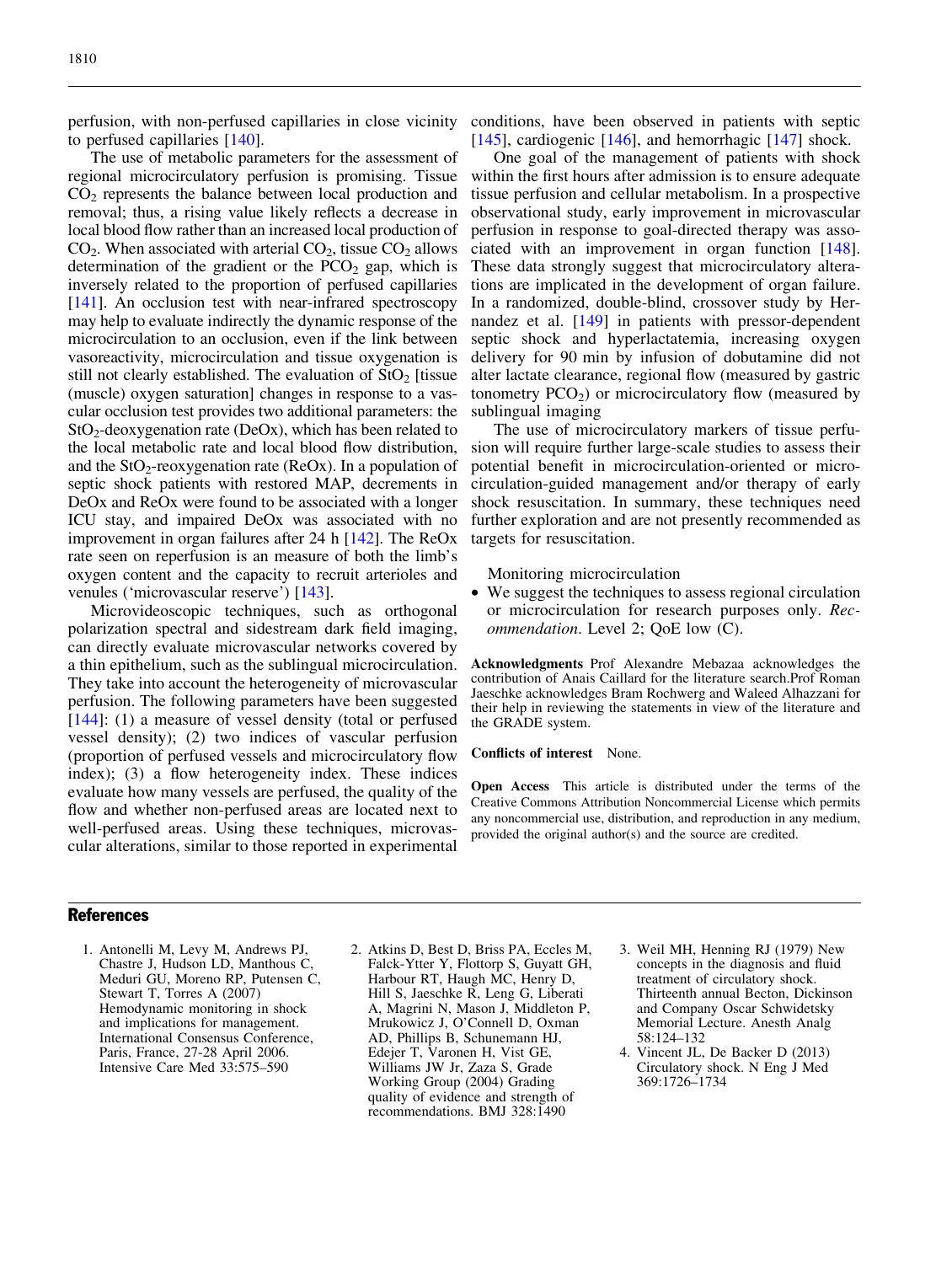- <span id="page-16-0"></span>5. Schulman AM, Claridge JA, Carr G, Diesen DL, Young JS (2004) Predictors of patients who will develop prolonged occult hypoperfusion following blunt trauma. J Trauma 57:795–800
- 6. Babaev A, Frederick PD, Pasta DJ, Every N, Sichrovsky T, Hochman JS, Investigators N (2005) Trends in management and outcomes of patients with acute myocardial infarction complicated by cardiogenic shock. JAMA 294:448–454
- 7. Sakr Y, Reinhart K, Vincent JL, Sprung CL, Moreno R, Ranieri VM, De Backer D, Payen D (2006) Does dopamine administration in shock influence outcome? Results of the Sepsis Occurrence in Acutely Ill Patients (SOAP) Study. Crit Care Med 34:589–597
- 8. De Backer D, Biston P, Devriendt J, Madl C, Chochrad D, Aldecoa C, Brasseur A, Defrance P, Gottignies P, Vincent JL (2010) Comparison of dopamine and norepinephrine in the treatment of shock. N Eng J Med 362:779–789
- 9. Jawad I, Luksic I, Rafnsson SB (2012) Assessing available information on the burden of sepsis: global estimates of incidence, prevalence and mortality. J Glob Health 2:010404
- 10. Brun-Buisson C, Doyon F, Carlet J, Dellamonica P, Gouin F, Lepoutre A, Mercier JC, Offenstadt G, Regnier B (1995) Incidence, risk factors, and outcome of severe sepsis and septic shock in adults. A multicenter prospective study in intensive care units. French ICU Group for Severe Sepsis. JAMA 274:968–974
- 11. Salvo I, de Cian W, Musicco M, Langer M, Piadena R, Wolfler A, Montani C, Magni E (1995) The Italian SEPSIS study: preliminary results on the incidence and evolution of SIRS, sepsis, severe sepsis and septic shock. Intensive Care Med 21[Suppl 2]:S244–S249
- 12. Brun-Buisson C, Doyon F, Carlet J (1996) Bacteremia and severe sepsis in adults: a multicenter prospective survey in ICUs and wards of 24 hospitals. French Bacteremia-Sepsis Study Group. Am J Respir Crit Care Med 154:617–624
- 13. Alberti C, Brun-Buisson C, Burchardi H, Martin C, Goodman S, Artigas A, Sicignano A, Palazzo M, Moreno R, Boulme R, Lepage E, Le Gall R (2002) Epidemiology of sepsis and infection in ICU patients from an international multicentre cohort study. Intensive Care Med 28:108–121
- 14. Annane D, Aegerter P, Jars-Guincestre MC, Guidet B, Network CU-R (2003) Current epidemiology of septic shock: the CUB-Rea Network. Am J Respir Crit Care Med 168:165–172
- 15. Flaatten H (2004) Epidemiology of sepsis in Norway in 1999. Crit Care 8:R180–R184
- 16. Linde-Zwirble WT, Angus DC (2004) Severe sepsis epidemiology: sampling, selection, and society. Crit Care 8:222–226
- 17. Brun-Buisson C, Meshaka P, Pinton P, Vallet B, Group ES (2004) EPISEPSIS: a reappraisal of the epidemiology and outcome of severe sepsis in French intensive care units. Intensive Care Med 30:580–588
- 18. Silva E, Pedro Mde A, Sogayar AC, Mohovic T, Silva CL, Janiszewski M, Cal RG, de Sousa EF, Abe TP, de Andrade J, de Matos JD, Rezende E, Assuncao M, Avezum A, Rocha PC, de Matos GF, Bento AM, Correa AD, Vieira PC, Knobel E, Brazilian Sepsis Epidemiological S (2004) Brazilian Sepsis Epidemiological Study (BASES study). Crit Care 8:R251– R260
- 19. van Gestel A, Bakker J, Veraart CP, van Hout BA (2004) Prevalence and incidence of severe sepsis in Dutch intensive care units. Crit Care 8:R153– R162
- 20. Vincent JL, Sakr Y, Sprung CL, Ranieri VM, Reinhart K, Gerlach H, Moreno R, Carlet J, Le Gall JR, Payen D, Sepsis Occurrence in Acutely Ill Patients I (2006) Sepsis in European intensive care units: results of the SOAP study. Crit Care Med 34:344–353
- 21. Quenot JP, Binquet C, Kara F, Martinet O, Ganster F, Navellou JC, Castelain V, Barraud D, Cousson J, Louis G, Perez P, Kuteifan K, Noirot A, Badie J, Mezher C, Lessire H, Pavon A (2013) The epidemiology of septic shock in French intensive care units: the prospective multicenter cohort EPISS study. Crit Care 17:R65
- 22. Goldberg RJ, Gore JM, Thompson CA, Gurwitz JH (2001) Recent magnitude of and temporal trends (1994-1997) in the incidence and hospital death rates of cardiogenic shock complicating acute myocardial infarction: the second national registry of myocardial infarction. Am Heart J 141:65–72
- 23. Goldberg RJ, Samad NA, Yarzebski J, Gurwitz J, Bigelow C, Gore JM (1999) Temporal trends in cardiogenic shock complicating acute myocardial infarction. N Eng J Med 340:1162–1168
- 24. Hands ME, Rutherford JD, Muller JE, Davies G, Stone PH, Parker C, Braunwald E, The MILIS Study Group (1989) The in-hospital development of cardiogenic shock after myocardial infarction: incidence, predictors of occurrence, outcome and prognostic factors. Journal of the American College of Cardiology 14:40–46 discussion 47-48
- 25. Holmes DR Jr, Bates ER, Kleiman NS, Sadowski Z, Horgan JH, Morris DC, Califf RM, Berger PB, Topol EJ (1995) Contemporary reperfusion therapy for cardiogenic shock: the GUSTO-I trial experience. The GUSTO-I Investigators. Global Utilization of Streptokinase and Tissue Plasminogen Activator for Occluded Coronary Arteries. J Am Coll Cardiol 26:668–674
- 26. Awad HH, Anderson FA Jr, Gore JM, Goodman SG, Goldberg RJ (2012) Cardiogenic shock complicating acute coronary syndromes: insights from the Global Registry of Acute Coronary Events. Am Heart J 163:963–971
- 27. Vincent JL, Ince C, Bakker J (2012) Clinical review: circulatory shock—an update: a tribute to Professor Max Harry Weil. Crit Care 16:239
- 28. van Genderen ME, Bartels SA, Lima A, Bezemer R, Ince C, Bakker J, van Bommel J (2013) Peripheral perfusion index as an early predictor for central hypovolemia in awake healthy volunteers. Anesth Analg 116:351–356
- 29. Soller BR, Ryan KL, Rickards CA, Cooke WH, Yang Y, Soyemi OO, Crookes BA, Heard SO, Convertino VA (2008) Oxygen saturation determined from deep muscle, not thenar tissue, is an early indicator of central hypovolemia in humans. Crit Care Med 36:176–182
- 30. Stern SA, Dronen SC, Birrer P, Wang X (1993) Effect of blood pressure on hemorrhage volume and survival in a near-fatal hemorrhage model incorporating a vascular injury. Ann Emerg Med 22:155–163
- 31. Rivers E, Nguyen B, Havstad S, Ressler J, Muzzin A, Knoblich B, Peterson E, Tomlanovich M (2001) Early goal-directed therapy in the treatment of severe sepsis and septic shock. N Eng J Med 345:1368–1377
- 32. Hernandez G, Castro R, Romero C, de la Hoz C, Angulo D, Aranguiz I, Larrondo J, Bujes A, Bruhn A(2011) Persistent sepsis-induced hypotension without hyperlactatemia: Is it really septic shock? J Crit Care 26:435.e9–14
- 33. Cain SM (1965) Appearance of excess lactate in aneshetized dogs during anemic and hypoxic hypoxia. Am J Physiol 209:604–608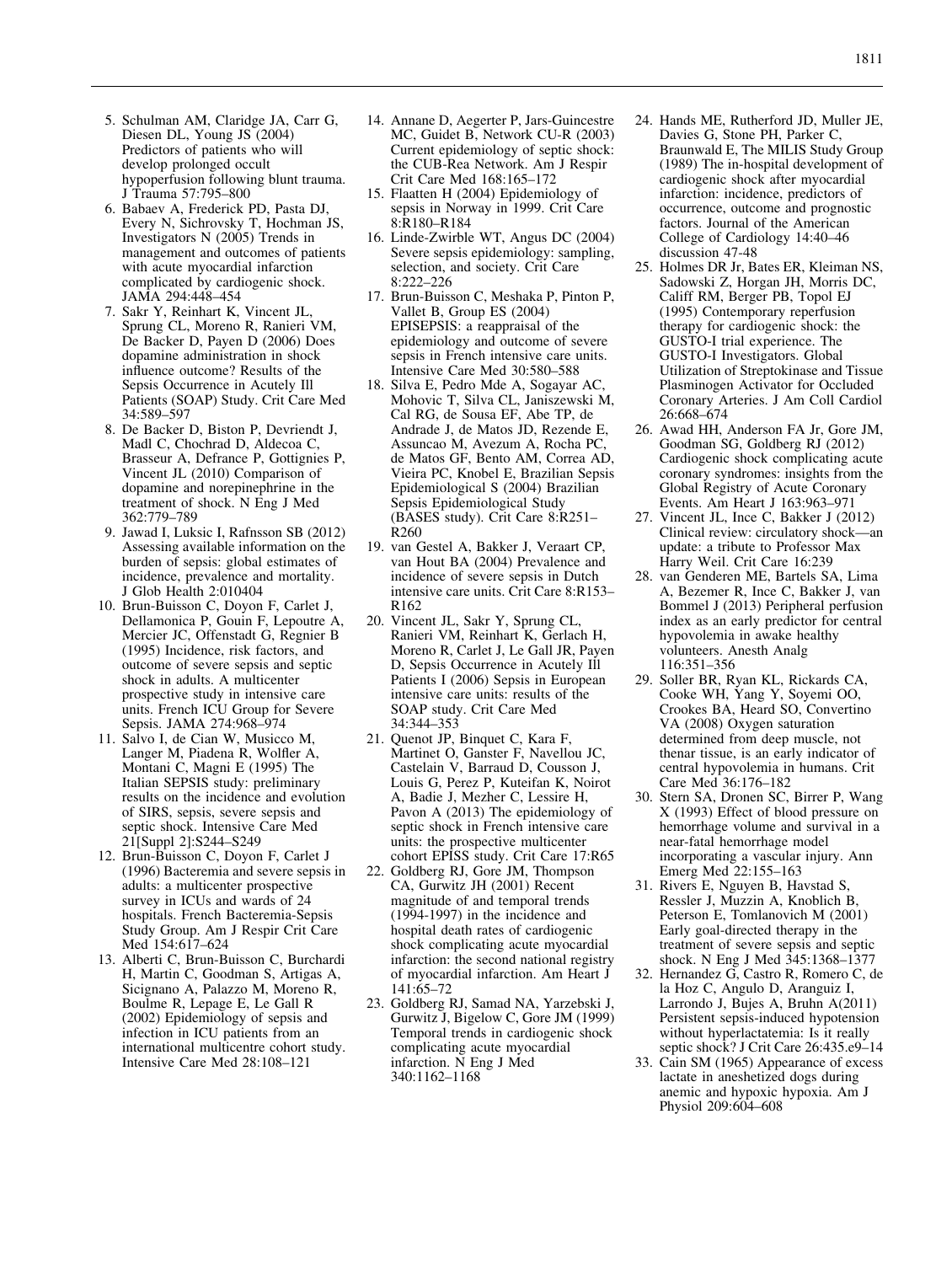- <span id="page-17-0"></span>34. Zhang H, Spapen H, Benlabed M, Vincent JL (1993) Systemic oxygen extraction can be improved during repeated episodes of cardiac tamponade. J Crit Care 8:93–99
- 35. Zhang H, Smail N, Cabral A, Cherkaoui S, Peny MO, Vincent JL (1999) Hepato-splanchnic blood flow and oxygen extraction capabilities during experimental tamponade: effects of endotoxin. J Surg Res 81:129–138
- 36. van Genderen ME, Klijn E, Lima A, de Jonge J, Sleeswijk Visser S, Voorbeijtel J, Bakker J, van Bommel J (2014) Microvascular perfusion as a target for fluid resuscitation in experimental circulatory shock\*. Crit Care Med 42:e96–e105
- 37. Ronco JJ, Fenwick JC, Tweeddale MG, Wiggs BR, Phang PT, Cooper DJ, Cunningham KF, Russell JA, Walley KR (1993) Identification of the critical oxygen delivery for anaerobic metabolism in critically ill septic and nonseptic humans. JAMA 270:1724–1730
- 38. Bakker J, Vincent J-L (1991) The oxygen supply dependency phenomenon is associated with increased blood lactate levels. J Crit Care 6:152–159
- 39. Friedman G, De Backer D, Shahla M, Vincent JL (1998) Oxygen supply dependency can characterize septic shock. Intensive Care Med 24:118–123
- 40. Wacharasint P, Nakada TA, Boyd JH, Russell JA, Walley KR (2012) Normal-range blood lactate concentration in septic shock is prognostic and predictive. Shock  $38.4 - 10$
- 41. Jansen TC, van Bommel J, Bakker J (2009) Blood lactate monitoring in critically ill patients: a systematic health technology assessment. Crit Care Med 37:2827–2839
- 42. Hotchkiss RS, Karl IE (1992) Reevaluation of the role of cellular hypoxia and bioenergetic failure in sepsis. JAMA 267:1503–1510
- 43. Bakker J, Nijsten MW, Jansen TC (2013) Clinical use of lactate monitoring in critically ill patients. Ann Intensive care 3:12
- 44. Jansen TC, van Bommel J, Mulder PG, Rommes JH, Schieveld SJ, Bakker J (2008) The prognostic value of blood lactate levels relative to that of vital signs in the pre-hospital setting: a pilot study. Crit Care 12:R160
- 45. Howell M, Donnino M, Clardy P, Talmor D, Shapiro N (2007) Occult hypoperfusion and mortality in patients with suspected infection. Intensive Care Med 33(11):1892–1899
- 46. Jansen TC, van Bommel J, Mulder PG, Lima AP, van der Hoven B, Rommes JH, Snellen FT, Bakker J (2009) Prognostic value of blood lactate levels: does the clinical diagnosis at admission matter? J Trauma 66:377–385
- 47. Mikkelsen ME, Miltiades AN, Gaieski DF, Goyal M, Fuchs BD, Shah CV, Bellamy SL, Christie JD (2009) Serum lactate is associated with mortality in severe sepsis independent of organ failure and shock. Crit Care Med 37:1670–1677
- 48. Revelly JP, Tappy L, Martinez A, Bollmann M, Cayeux MC, Berger MM, Chiolero RL (2005) Lactate and glucose metabolism in severe sepsis and cardiogenic shock. Crit Care Med 33:2235–2240
- 49. Nguyen HB, Rivers EP, Knoblich BP, Jacobsen G, Muzzin A, Ressler JA, Tomlanovich MC (2004) Early lactate clearance is associated with improved outcome in severe sepsis and septic shock. Crit Care Med 32:1637–1642
- 50. Jones AE, Shapiro NI, Trzeciak S, Arnold RC, Claremont HA, Kline JA, Emergency Medicine Shock Research Network I (2010) Lactate clearance vs central venous oxygen saturation as goals of early sepsis therapy: a randomized clinical trial. JAMA 303:739–746
- 51. Jansen TC, van Bommel J, Schoonderbeek FJ, Sleeswijk Visser SJ, van der Klooster JM, Lima AP, Willemsen SP, Bakker J (2010) Early lactate-guided therapy in intensive care unit patients: a multicenter, openlabel, randomized controlled trial. Am J Respir Crit Care Med 182:752–761
- 52. Pro CI, Yealy DM, Kellum JA, Huang DT, Barnato AE, Weissfeld LA, Pike F, Terndrup T, Wang HE, Hou PC, LoVecchio F, Filbin MR, Shapiro NI, Angus DC (2014) A randomized trial of protocol-based care for early septic shock. N Eng J Med 370:1683–1693
- 53. The ARISE Investigators and the ANZICS Clinical Trials Group (2014) Goal-directed resuscitation for patients with early septic shock. N Eng J Med 371:1496–1506
- 54. Vallet B, Pinsky MR, Cecconi M (2013) Resuscitation of patients with septic shock: please "mind the gap"! Intensive Care Med 39:1653–1655
- 55. Vallee F, Vallet B, Mathe O, Parraguette J, Mari A, Silva S, Samii K, Fourcade O, Genestal M (2008) Central venous-to-arterial carbon dioxide difference: an additional target for goal-directed therapy in septic shock? Intensive Care Med 34:2218–2225
- 56. de Werra I, Jaccard C, Corradin SB, Chiolero R, Yersin B, Gallati H, Assicot M, Bohuon C, Baumgartner JD, Glauser MP, Heumann D (1997) Cytokines, nitrite/nitrate, soluble tumor necrosis factor receptors, and procalcitonin concentrations: comparisons in patients with septic shock, cardiogenic shock, and bacterial pneumonia. Crit Care Med 25:607–613
- 57. Geppert A, Steiner A, Zorn G, Delle-Karth G, Koreny M, Haumer M, Siostrzonek P, Huber K, Heinz G (2002) Multiple organ failure in patients with cardiogenic shock is associated with high plasma levels of interleukin-6. Crit Care Med 30:1987–1994
- 58. Pinsky MR, Vincent JL, Deviere J, Alegre M, Kahn RJ, Dupont E (1993) Serum cytokine levels in human septic shock. Relation to multiple-system organ failure and mortality. Chest 103:565–575
- 59. Wanner GA, Keel M, Steckholzer U, Beier W, Stocker R, Ertel W (2000) Relationship between procalcitonin plasma levels and severity of injury, sepsis, organ failure, and mortality in injured patients. Crit Care Med 28:950–957
- 60. Marecaux G, Pinsky MR, Dupont E, Kahn RJ, Vincent JL (1996) Blood lactate levels are better prognostic indicators than TNF and IL-6 levels in patients with septic shock. Intensive Care Med 22:404–408
- 61. Rivers EP, Jaehne AK, Nguyen HB, Papamatheakis DG, Singer D, Yang JJ, Brown S, Klausner H (2013) Early biomarker activity in severe sepsis and septic shock and a contemporary review of immunotherapy trials: not a time to give up, but to give it earlier. Shock 39:127–137
- 62. Weil MH, Shubin H (1971) Proposed reclassification of shock states with special reference to distributive defects. Adv Exp Med Biol 23:13–23
- 63. Beraud AS, Rizk NW, Pearl RG, Liang DH, Patterson AJ (2013) Focused transthoracic echocardiography during critical care medicine training: curriculum implementation and evaluation of proficiency\*. Crit Care Med 41:e179– e181
- 64. Bickell WH, Wall MJ, Pepe PE, Martin RR, Ginger VF, Allen MK, Mattox KL (1994) Immediate versus delayed fluid resuscitation for hypotensive patients with penetrating torso injuries. N Eng J Med 331:1105–1109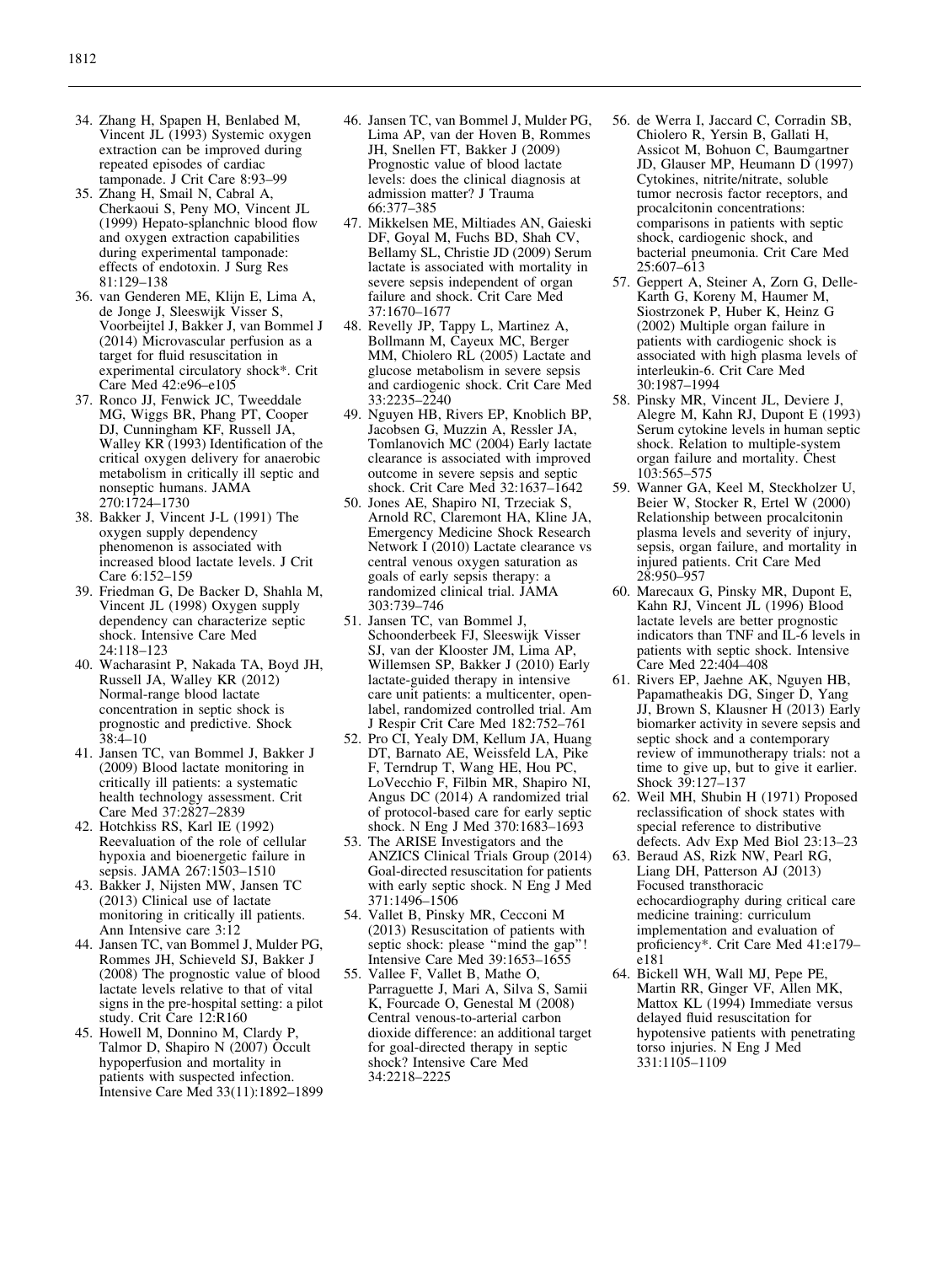- <span id="page-18-0"></span>65. O'Gara PT, Kushner FG, Ascheim DD, Casey DE Jr, Chung MK, de Lemos JA, Ettinger SM, Fang JC, Fesmire FM, Franklin BA, Granger CB, Krumholz HM, Linderbaum JA, Morrow DA, Newby LK, Ornato JP, Ou N, Radford MJ, Tamis-Holland JE, Tommaso CL, Tracy CM, Woo YJ, Zhao DX, Anderson JL, Jacobs AK, Halperin JL, Albert NM, Brindis RG, Creager MA, DeMets D, Guyton RA, Hochman JS, Kovacs RJ, Kushner FG, Ohman EM, Stevenson WG, Yancy CW, American College of Cardiology Foundation, American Heart Association Task Force on Practice G (2013) 2013 ACCF/AHA guideline for the management of ST-elevation myocardial infarction: a report of the American College of Cardiology Foundation/American Heart Association Task Force on Practice Guidelines. Circulation 127:e362–e425
- 66. LeDoux D, Astiz ME, Carpati CM, Rackow EC (2000) Effects of perfusion pressure on tissue perfusion in septic shock. Crit Care Med 28:2729–2732
- 67. Bourgoin A, Leone M, Delmas A, Garnier F, Albanese J, Martin C (2005) Increasing mean arterial pressure in patients with septic shock: effects on oxygen variables and renal function. Crit Care Med 33:780–786
- 68. Dubin A, Pozo MO, Casabella CA, Palizas F Jr, Murias G, Moseinco MC, Kanoore Edul VS, Palizas F, Estenssoro E, Ince C (2009) Increasing arterial blood pressure with norepinephrine does not improve microcirculatory blood flow: a prospective study. Crit Care 13:R92
- 69. Asfar P, Meziani F, Hamel JF, Grelon F, Megarbane B, Anguel N, Mira JP, Dequin PF, Gergaud S, Weiss N, Legay F, Le Tulzo Y, Conrad M, Robert R, Gonzalez F, Guitton C, Tamion F, Tonnelier JM, Guezennec P, Van Der Linden T, Vieillard-Baron A, Mariotte E, Pradel G, Lesieur O, Ricard JD, Herve F, du Cheyron D, Guerin C, Mercat A, Teboul JL, Radermacher P, for the SEPSISPAM Investigators (2014) High versus low blood-pressure target in patients with septic shock. N Eng J Med 370:1583–1593
- 70. Asfar P, Teboul JL, Radermacher P (2014) High versus low blood-pressure target in septic shock. N Eng J Med 371:283–284
- 71. Ricard JD, Salomon L, Boyer A, Thiery G, Meybeck A, Roy C, Pasquet B, Le Miere E, Dreyfuss D (2013) Central or peripheral catheters for initial venous access of ICU patients: a randomized controlled trial. Crit Care Med 41:2108–2115
- 72. Marik PE, Monnet X, Teboul JL (2011) Hemodynamic parameters to guide fluid therapy. Ann Intensive Care 1:1
- 73. Vieillard-Baron A, Prin S, Chergui K, Dubourg O, Jardin F (2003) Hemodynamic instability in sepsis: bedside assessment by Doppler echocardiography. Am J Respir Crit Care Med 168:1270–1276
- 74. Bouferrache K, Amiel JB, Chimot L, Caille V, Charron C, Vignon P, Vieillard-Baron A (2012) Initial resuscitation guided by the Surviving Sepsis Campaign recommendations and early echocardiographic assessment of hemodynamics in intensive care unit septic patients: a pilot study. Crit Care Med 40:2821–2827
- 75. Dellinger RP, Levy MM, Rhodes A, Annane D, Gerlach H, Opal SM, Sevransky JE, Sprung CL, Douglas IS, Jaeschke R, Osborn TM, Nunnally ME, Townsend SR, Reinhart K, Kleinpell RM, Angus DC, Deutschman CS, Machado FR, Rubenfeld GD, Webb S, Beale RJ, Vincent JL, Moreno R, Surviving sepsis Campaign Guidelines Committee including The Pediatric Subgroup (2013) Surviving Sepsis Campaign: international guidelines for management of severe sepsis and septic shock, 2012. Intensive Care Med 39:165–228
- 76. Hayes MA, Timmins AC, Yau EH, Palazzo M, Hinds CJ, Watson D (1994) Elevation of systemic oxygen delivery in the treatment of critically ill patients. N Eng J Med 330:1717–1722
- 77. Cecconi M, Parsons AK, Rhodes A (2011) What is a fluid challenge? Curr Opin Crit Care 17:290–295
- 78. Monge Garcia MI, Gil Cano A, Gracia Romero M, Monterroso Pintado R, Perez Madueno V, Diaz Monrove JC (2012) Non-invasive assessment of fluid responsiveness by changes in partial end-tidal CO2 pressure during a passive leg-raising maneuver. Ann Intensive Care 2:9
- 79. Monnet X, Teboul JL (2013) End-tidal carbon dioxide and arterial pressure for predicting volume responsiveness by the passive leg raising test: reply to Piagnerelli and Biston. Intensive Care Med 39:1165
- 80. Monnet X, Letierce A, Hamzaoui O, Chemla D, Anguel N, Osman D, Richard C, Teboul JL (2011) Arterial pressure allows monitoring the changes in cardiac output induced by volume expansion but not by norepinephrine. Crit Care Med 39:1394–1399
- 81. Pierrakos C, Velissaris D, Scolletta S, Heenen S, De Backer D, Vincent JL (2012) Can changes in arterial pressure be used to detect changes in cardiac index during fluid challenge in patients with septic shock? Intensive Care Med 38:422–428
- 82. Monge Garcia MI, Gil Cano A, Gracia Romero M (2011) Dynamic arterial elastance to predict arterial pressure response to volume loading in preloaddependent patients. Crit Care 15:R15
- 83. Vincent JL, Roman A, De Backer D, Kahn RJ (1990) Oxygen uptake/supply dependency. Effects of short-term dobutamine infusion. Am Rev Respir Dis 142:2–7
- 84. Monnet X, Julien F, Ait-Hamou N, Lequoy M, Gosset C, Jozwiak M, Persichini R, Anguel N, Richard C, Teboul JL (2013) Lactate and venoarterial carbon dioxide difference/ arterial-venous oxygen difference ratio, but not central venous oxygen saturation, predict increase in oxygen consumption in fluid responders. Crit Care Med 41:1412–1420
- 85. Perel A, Pizov R, Cotev S (1987) Systolic blood pressure variation is a sensitive indicator of hypovelemia in ventilated dogs subjected to graded hemorrhage. Anesthesiology 67:498–502
- 86. Perel A, Pizov R, Cotev S (2014) Respiratory variations in the arterial pressure during mechanical ventilation reflect volume status and fluid responsiveness. Intensive Care Med 40:798–807
- 87. Michard F, Chemla D, Richard C, Wysocki M, Pinsky M, Lecarpentier Y, Teboul J-L (1999) Clinical use of respiratory changes in arterial pulse pressure to monitor the hemodynamic effects of PEEP. Am J Respir Crit Care Med 159:935–939
- 88. Feissel M, Michard F, Mangin I, Ruyer O, Faller JP, Teboul JL (2001) Respiratory changes in aortic blood velocity as an indicator of fluid responsiveness in ventilated patients with septic shock. Chest 119:867–873
- 89. Cannesson M, Besnard C, Durand P, Bohe J, Jacques D (2005) Relation between respiratory variations in pulse oximetry plethysmographic waveform amplitude and arterial pulse pressure in ventilated patients. Crit Care 9:R562–R568
- 90. Vincent JL, Weil MH (2006) Fluid challenge revisited. Crit Care Med 34:1333–1337
- 91. Michard F, Alaya S, Zarka V, Bahloul M, Richard C, Teboul JL (2003) Global end-diastolic volume as an indicator of cardiac preload in patients with septic shock. Chest 124:1900–1908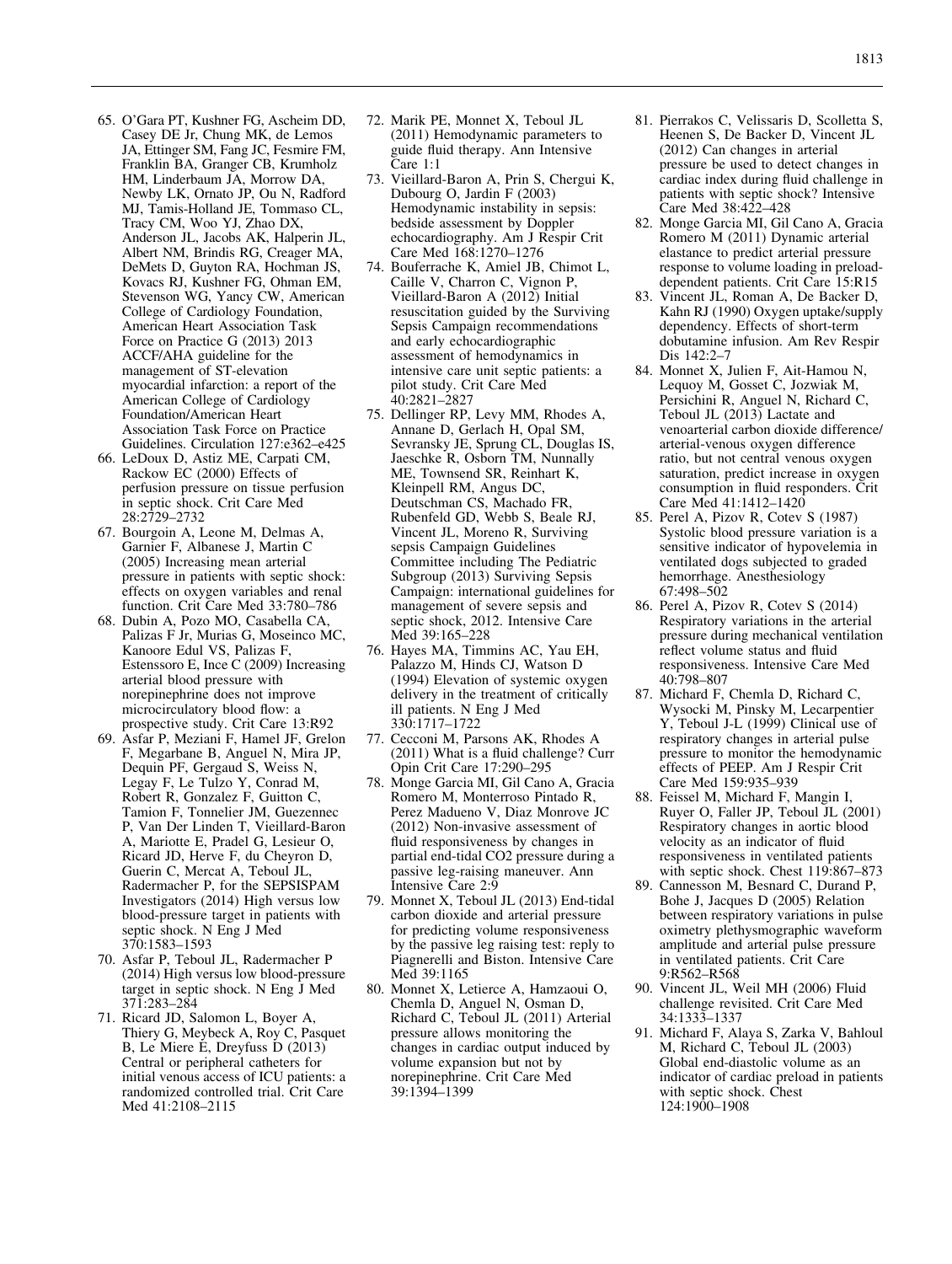- <span id="page-19-0"></span>92. Magder S (1998) More respect for the 104. Bouhemad B, Nicolas-Robin A, CVP. Int Care Med 24:651–653
- 93. Heenen S, De Backer D, Vincent J (2006) How can the response to volume expansion in patients with spontaneous respiratory movements be predicted? Crit Care 10:R102
- 94. Magder S, Georgiadis G, Cheong T (1992) Respiratory variations in right atrial pressure predict response to fluid challenge. J Crit Care 7:76–85
- 95. Magder S (2004) Clinical usefulness of respiratory variations in arterial pressure. Am J Resp Crit Care Med 169:151–155
- 96. Magder S, Lagonidis D, Erice F (2002) The use of respiratory variations in right atrial pressure to predict the cardiac output response to PEEP. J Crit Care 16:108–114
- 97. Monnet X, Rienzo M, Osman D, Anguel N, Richard C, Pinsky M, Teboul J (2006) Passive leg raising predicts fluid responsiveness in the critically ill. Crit Care Med 34:1402–1407
- 98. Lamia B, Ochagavia A, Monnet X, Chemla D, Richard C, Teboul JL (2007) Echocardiographic prediction of volume responsiveness in critically ill patients with spontaneously breathing activity. Intensive Care Med 33:1125–1132
- 99. McGowan JH, Cleland JG (2003) Reliability of reporting left ventricular systolic function by echocardiography: a systematic review of 3 methods. Am Heart J 146:388–397
- 100. Cholley BP, Vieillard-Baron A, Mebazaa A (2006) Echocardiography in the ICU: time for widespread use! Intensive Care Med 32:9–10
- 101. Vignon P, AitHssain A, Francois B, Preux PM, Pichon N, Clavel M, Frat JP, Gastinne H (2008) Echocardiographic assessment of pulmonary artery occlusion pressure in ventilated patients: a transoesophageal study. Crit Care 12:R18
- 102. Vanoverschelde JL, Robert AR, Gerbaux A, Michel X, Hanet C, Wijns W (1995) Noninvasive estimation of pulmonary arterial wedge pressure with Doppler transmitral flow velocity pattern in patients with known heart disease. Am J Cardiol 75:383–389
- 103. Nagueh SF, Middleton KJ, Kopelen HA, Zoghbi WA, Quinones MA (1997) Doppler tissue imaging: a noninvasive technique for evaluation of left ventricular relaxation and estimation of filling pressures. J Am Coll Cardiol 30:1527–1533
- Benois A, Lemaire S, Goarin JP, Rouby JJ (2003) Echocardiographic Doppler assessment of pulmonary capillary wedge pressure in surgical patients with postoperative circulatory shock and acute lung injury. Anesthesiology 98:1091–1100
- 105. Ommen SR, Nishimura RA, Appleton CP, Miller FA, Oh JK, Redfield MM, Tajik AJ (2000) Clinical utility of Doppler echocardiography and tissue Doppler imaging in the estimation of left ventricular filling pressures: a comparative simultaneous Dopplercatheterization study. Circulation 102:1788–1794
- 106. Combes A, Arnoult F, Trouillet JL (2004) Tissue Doppler imaging estimation of pulmonary artery occlusion pressure in ICU patients. Intensive Care Med 30:75–81
- 107. Vieillard-Baron A, Chergui K, Rabiller A, Peyrouset O, Page B, Beauchet A, Jardin F (2004) Superior vena caval collapsibility as a gauge of volume status in ventilated septic patients. Intensive Care Med 30:1734–1739
- 108. Maizel J, Airapetian N, Lorne E, Tribouilloy C, Massy Z, Slama M (2007) Diagnosis of central hypovolemia by using passive leg raising. Intensive Care Med 33:1133–1138
- 109. Vieillard-Baron A, Schmitt JM, Augarde R, Fellahi JL, Prin S, Page B, Beauchet A, Jardin F (2001) Acute cor pulmonale in acute respiratory distress syndrome submitted to protective ventilation: incidence, clinical implications, and prognosis. Crit Care Med 29:1551–1555
- 110. Boissier F, Katsahian S, Razazi K, Thille AW, Roche-Campo F, Leon R, Vivier E, Brochard L, Vieillard-Baron A, Brun-Buisson C, Mekontso Dessap A (2013) Prevalence and prognosis of cor pulmonale during protective ventilation for acute respiratory distress syndrome. Intensive Care Med 39:1725–1733
- 111. Lheritier G, Legras A, Caille A, Lherm T, Mathonnet A, Frat JP, Courte A, Martin-Lefevre L, Gouello JP, Amiel JB, Garot D, Vignon P (2013) Prevalence and prognostic value of acute cor pulmonale and patent foramen ovale in ventilated patients with early acute respiratory distress syndrome: a multicenter study. Intensive Care Med 39:1734–1742
- 112. Pinsky M, Vincent JL, De Smet JM (1991) Estimating left ventricular filling pressure during positive endexpiratory pressure in humans. Am Rev Respir Dis 143:25–31
- 113. Teboul JL, Pinsky MR, Mercat A, Anguel N, Bernardin G, Achard JM, Boulain T, Richard C (2000) Estimating cardiac filling pressure in mechanically ventilated patients with hyperinflation. Crit Care Med 28:3631–3636
- 114. Jacquet L, Hanique G, Glorieux D, Matte P, Goenen M (1996) Analysis of the accuracy of continuous thermodilution cardiac output measurement. Comparison with intermittent thermodilution and Fick cardiac output measurement. Intensive Care Med 22:1125–1129
- 115. Hall JB (2005) Searching for evidence to support pulmonary artery catheter use in critically ill patients. JAMA 294:1693–1694
- 116. Connors AF Jr, Speroff T, Dawson NV, Thomas C, Harrell FE Jr, Wagner D, Desbiens N, Goldman L, Wu AW, Califf RM, Fulkerson WJ Jr, Vidaillet H, Broste S, Bellamy P, Lynn J, Knaus WA (1996) The effectiveness of right heart catheterization in the initial care of critically ill patients. SUPPORT Investigators. JAMA 276:889–897
- 117. Polanczyk CA, Rohde LE, Goldman L, Cook EF, Thomas EJ, Marcantonio ER, Mangione CM, Lee TH (2001) Right heart catheterization and cardiac complications in patients undergoing noncardiac surgery: an observational study. JAMA 286:309–314
- 118. Murdoch SD, Cohen AT, Bellamy MC (2000) Pulmonary artery catheterization and mortality in critically ill patients. Br J Anaesth 85:611–615
- 119. Sakr Y, Vincent JL, Reinhart K, Payen D, Wiedermann CJ, Zandstra DF, Sprung CL (2005) Sepsis Occurrence in Acutely Ill Patients I. Use of the pulmonary artery catheter is not associated with worse outcome in the ICU. Chest 128:2722–2731
- 120. Vieillard-Baron A, Girou E, Valente E, Brun-Buisson C, Jardin F, Lemaire F, Brochard L (2000) Predictors of mortality in acute respiratory distress syndrome. Focus on the role of right heart catheterization. Am J Respir Crit Care Med 161:1597–1601
- 121. Rhodes A, Cusack RJ, Newman PJ, Grounds RM, Bennett ED (2002) A randomised, controlled trial of the pulmonary artery catheter in critically ill patients. Intensive Care Med 28:256–264